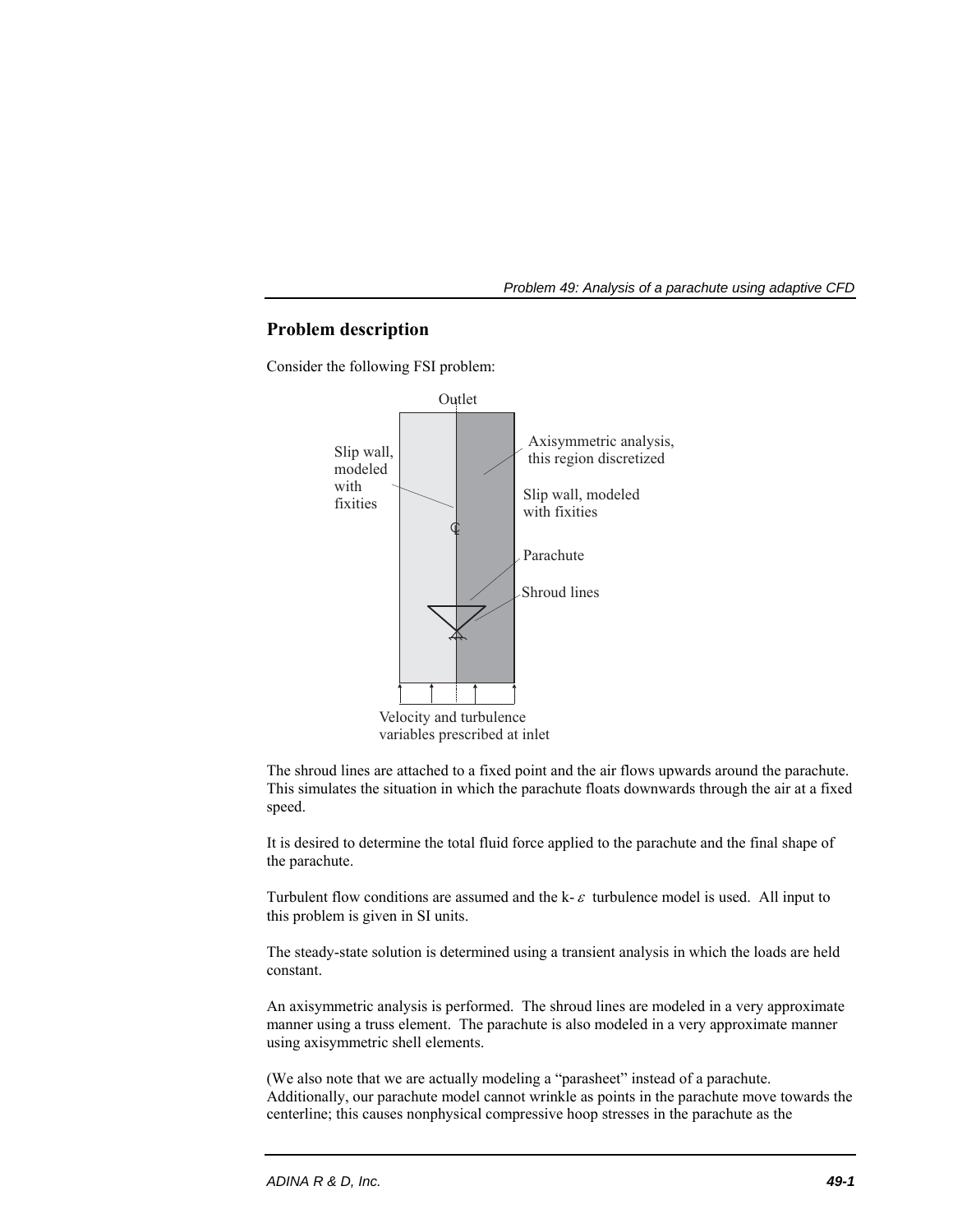parachute deforms.)

In this problem solution, we will demonstrate the following topics that have not been presented in previous problems:

- Using the SAM features in manual mode to refine a fluid mesh in FSI analysis.
- Using the SAM features in automatic mode to refine a fluid mesh in FSI analysis.
- Plotting an axisymmetric mesh using mirror-imaging.

#### **Before you begin**

Please refer to the Icon Locator Tables chapter of the Primer for the locations of all of the AUI icons. Please refer to the Hints chapter of the Primer for useful hints.

This problem cannot be solved with the 900 nodes version of the ADINA System because the 900 nodes version of the ADINA System does not include ADINA-FSI.

Much of the input for this problem is stored in the following files:

## prob49m\_f\_0.in, prob49m\_a\_0.in, prob49m1\_f.plo, prob49m1\_a.plo prob49a\_f\_0.in, prob49a\_a\_0.in, prob49a1\_f.plo, prob49a1\_a.plo

You need to copy these files from the folder samples\primer into a working directory or folder before beginning this analysis.

# **Solution using manual mode**

# **Invoking the AUI and choosing the finite element program**

This problem is created using ADINA-M/PS (ADINA-M with Parasolid geometry modeler). The Open Cascade geometry modeler can also be used, but only if the input is modified.

Invoke the AUI and set the Program Module drop-down list to ADINA CFD.

## **Model definition for fluid model**

We have prepared a batch file (prob49m\_f\_0.in) that contains all of the model definition for the fluid model, including the selection of the adaptive CFD feature.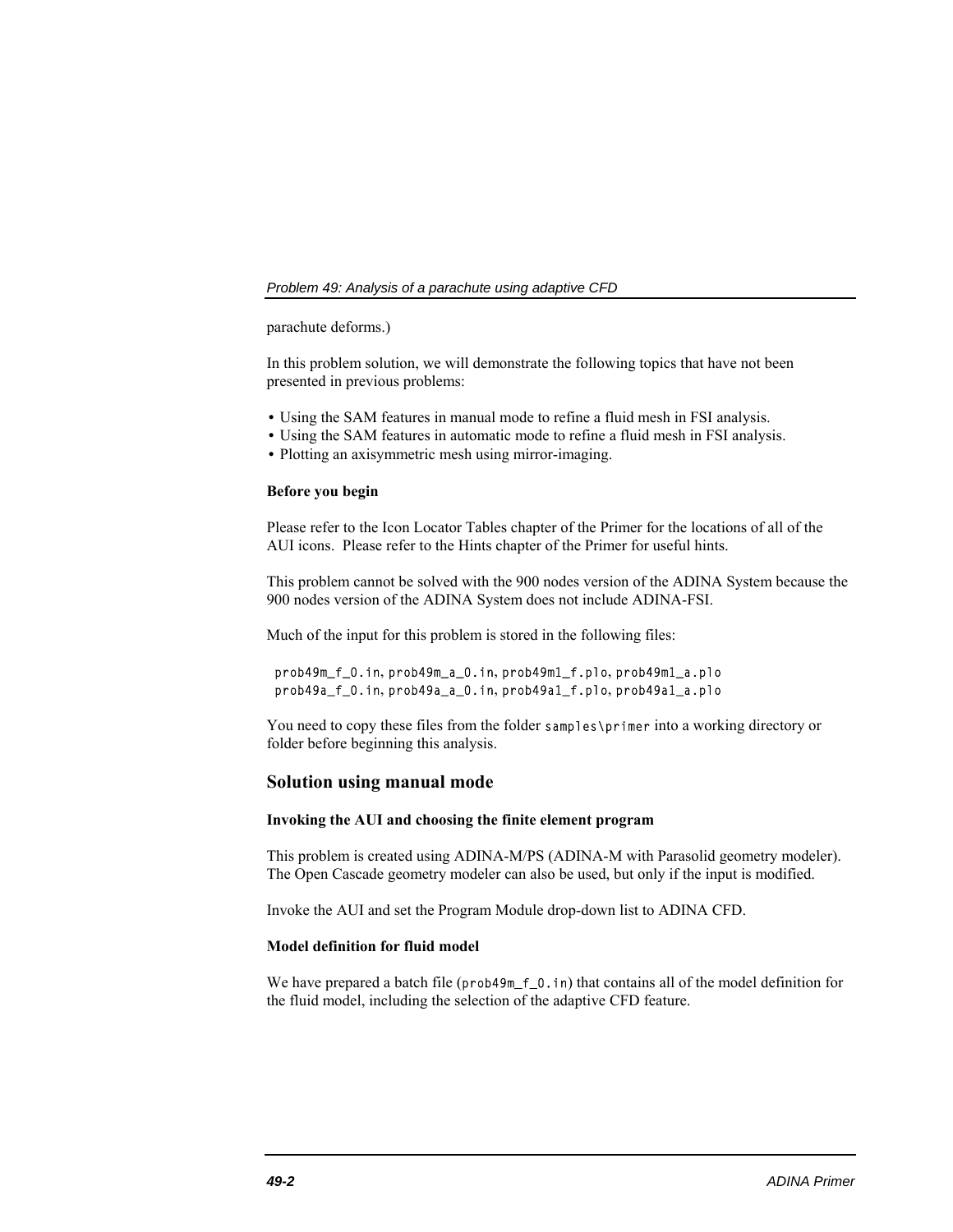In this model definition, the following geometry is used:



There are several issues regarding the meshing. Because it is anticipated that the meshes near the parachute will be remeshed during the analysis, the meshing needs to be planned to take this remeshing into account. For this model, two sheets are used, so that the remeshing does not create elements that cross the fluid-structure interface boundaries. Also the nodal coincidence parameters in the meshing commands are chosen so that the remeshings can be done in any order (e.g. sheet 2 before sheet 1).

Choose File $\rightarrow$ Open Batch, navigate to the working directory or folder, select the file prob49m\_f\_0.in and click Open. The graphics window should look something like the figure on the next page.

You can view the file prob49m\_f\_0. in to see the definitions of the geometry, material, boundary conditions, etc.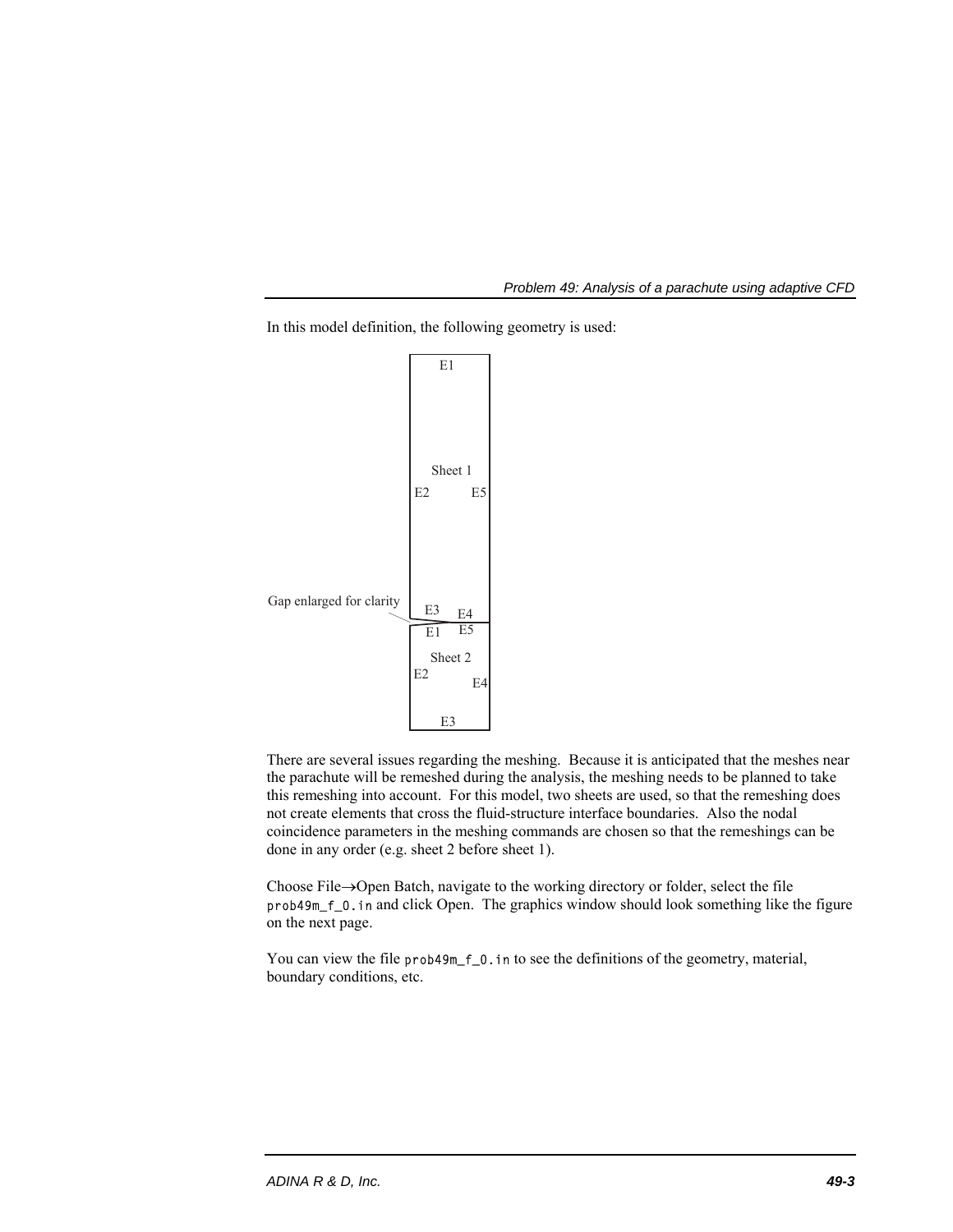

*Selecting steered adaptive meshing in manual mode:* Choose Meshing->Steered Adaptive Mesh->Control, set the Steered Adaptive Meshing Mode to Manual and click OK. (Note, since this is the first model, the fields "Restart File from CFD Solution" and "File Containing Geometric Data from Previous Model" are left blank.)

*Generating the ADINA CFD data file:* First click the Save icon **and save** the database to file prob49m\_f\_0. Click the Data File/Solution icon  $\Box$ , set the file name to prob49m\_f\_0, make sure that the Run Solution button is unchecked and click Save.

## **Model definition for solid model**

We have prepared a batch file (prob49m\_a\_0.in) that contains all of the model definition for the solid model.

Click the New icon  $\Box$  (you can discard all changes), then choose File $\rightarrow$ Open Batch, navigate to the working directory or folder, select the file prob49m\_a\_0.in and click Open. The graphics window should look something like the figure on the next page.

You can view the file prob49m\_a\_0. in to see the definitions of the geometry, material, boundary conditions, etc.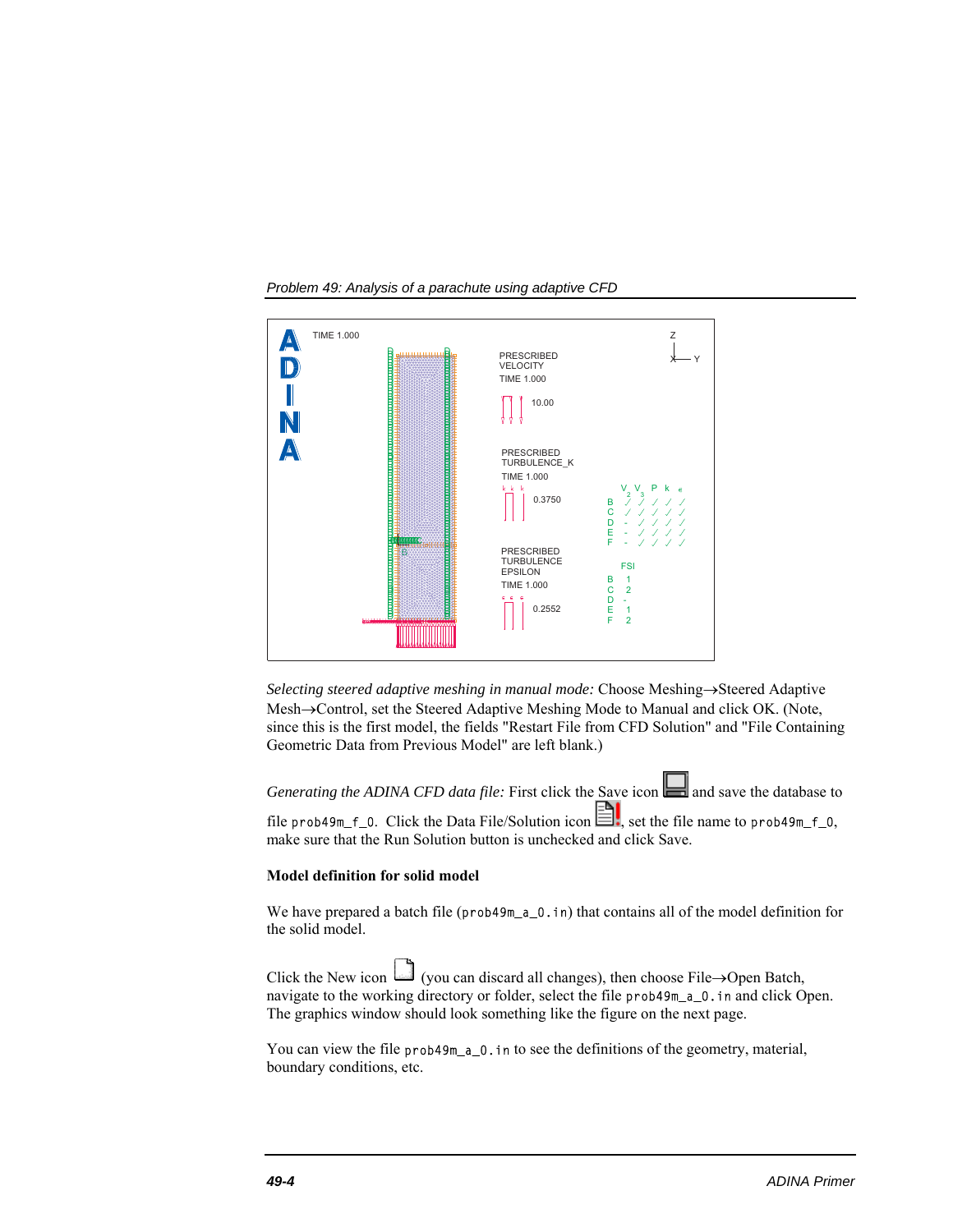

## **Running ADINA-FSI, loading the porthole file**

Choose Solution->Run ADINA-FSI, click Start, select files prob49m\_a\_0.dat and prob49m\_f\_0.dat (you can hold down the Ctrl key to select both files), make sure that the Maximum Memory for Solution is at least 100 MB and click Start.

The run ends at time step 23 (time 0.5), with an error code that indicates that an element is overlapped. The last converged step is at time 0.4.

Now close all open dialog boxes, set the Program Module drop-down list to Post-Processing (you can discard all changes) and open file prob49m\_f\_0.por.

# **Examining the solution**

Click the Boundary Plot icon  $\blacksquare$  and enlarge the region near the parachute. The graphics window should look something like the figure on the next page.

Evidently the elements near the edge of the parachute (near the node marked with a C) are becoming very deformed.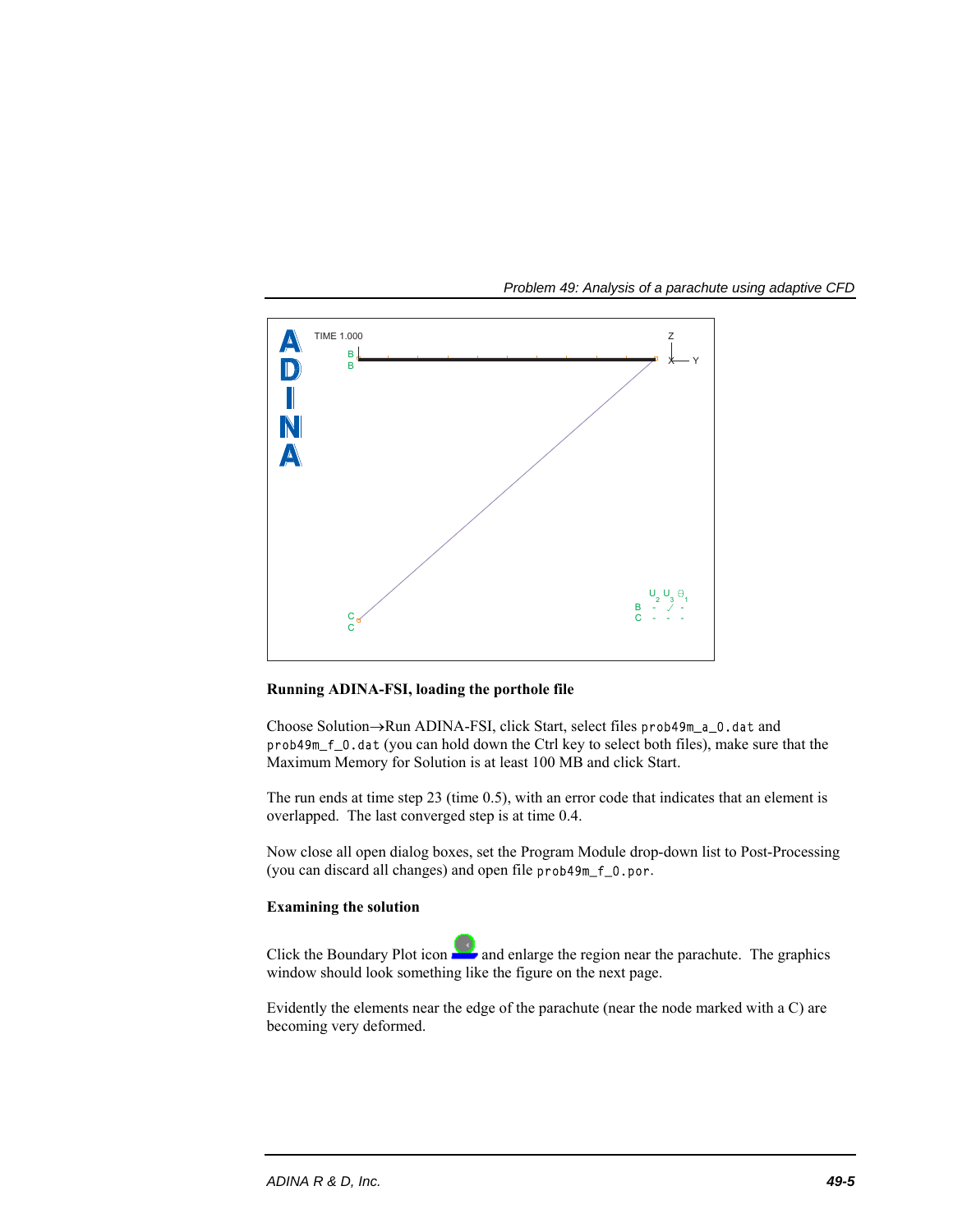*Problem 49: Analysis of a parachute using adaptive CFD* 



### **First mesh refinement**

Set the Program Module drop-down list to ADINA CFD (you can discard all changes). Do not open file prob49m\_f\_0.idb.

*Mesh and results from previous solution:* Choose Meshing -> Steered Adaptive Mesh -> Control and set the Steered Adaptive Meshing Mode to Manual. Set "Use Mesh in Previous Model at Solution Time" to 0.4. Set the "Restart File from CFD Solution" to prob49m\_f\_0.res using the ... button, and set the "File Containing Geometric Data from Previous Model" to prob49m\_f\_0.adp in a similar way. Click OK, then click the Mesh Plot

icon **the show the mesh.** The graphics window should look something like the figure on the next page.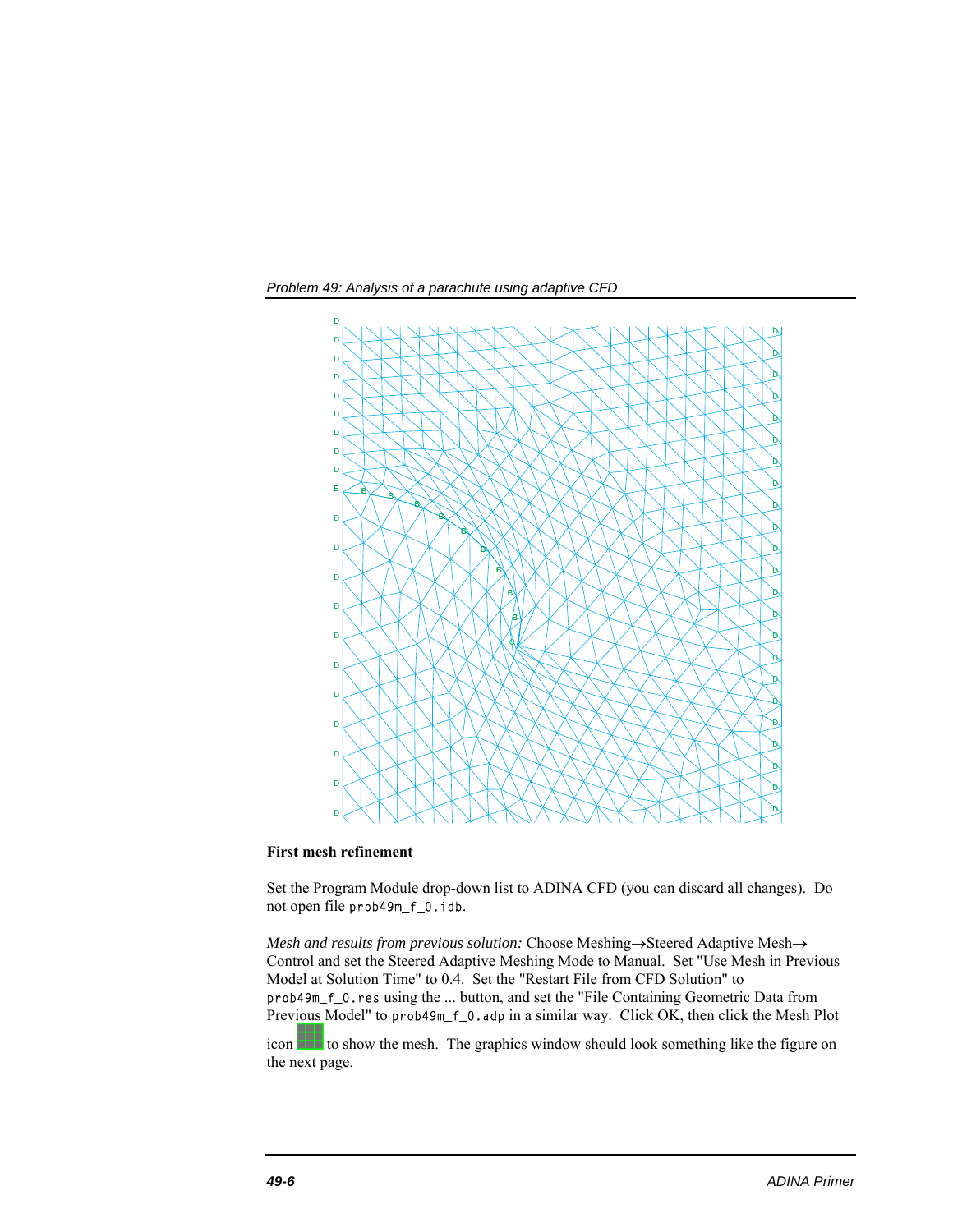

This is the mesh at solution time 0.4, except that the solution time in the plot is 1.4 instead of 0.4.

Adaptive meshing criteria: Choose Meshing->Steered Adaptive Mesh->Criterion and add criterion 1. Make sure that the Type is Element Quality and that the Solution Time is 0.4, then set the Minimum Element Quality to 0.8, the Maximum Element Quality to 1.2 and click OK.

(See notes at the end of this problem for an explanation of this criterion.)

*Remesh:* Choose Meshing->Steered Adaptive Mesh->Mesh, set "Use Adaptive Mesh Criterion" to 1, and click OK.

 $Redefine time steps: Choose Control \to Time Step, edit the table as follows and click OK.$ 

| Number of Steps Magnitude |
|---------------------------|
| 04                        |
| 01                        |
|                           |

Click the Redraw icon and zoom to see the mesh near the parachute. The graphics window should look something like the figure on the next page.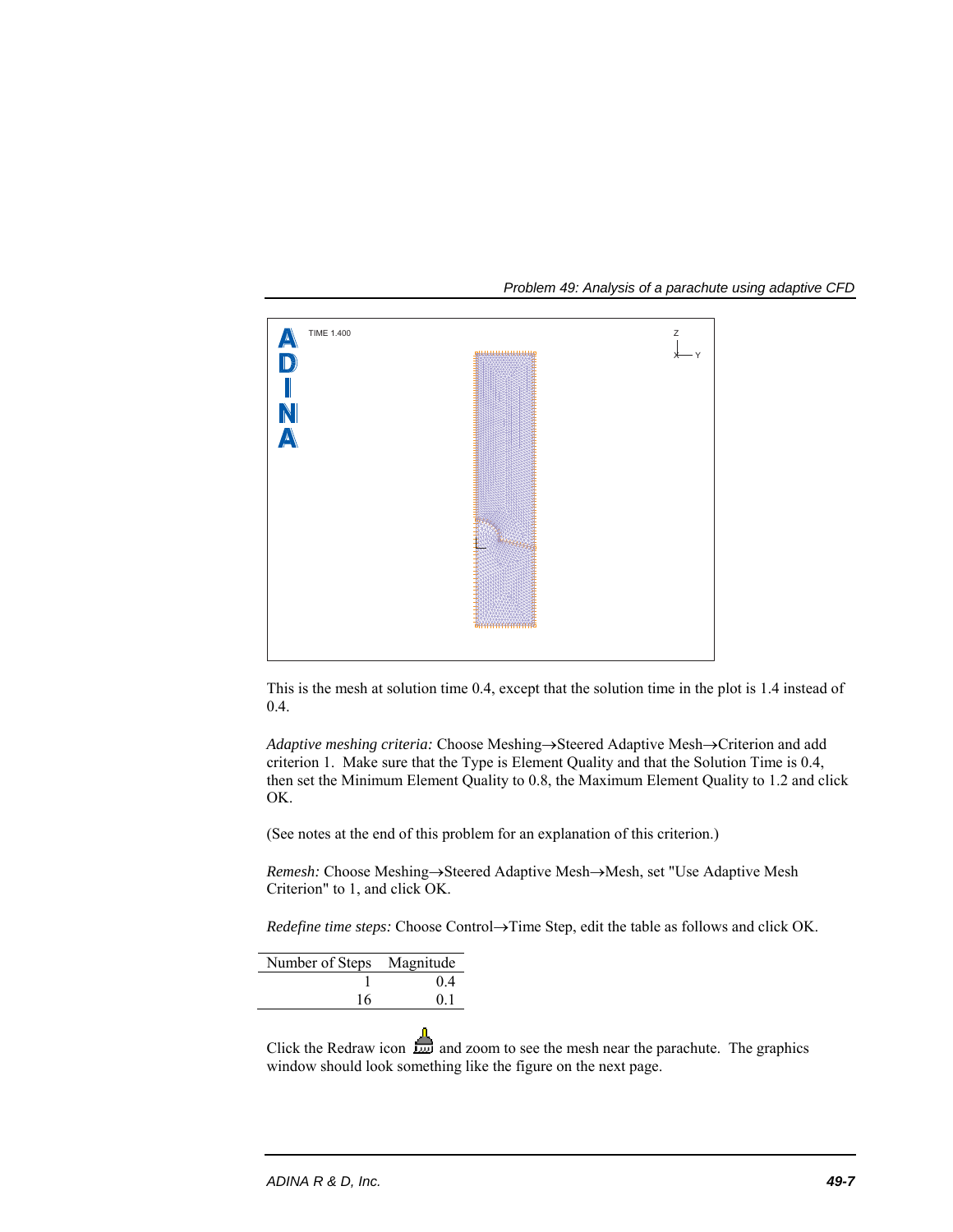

*Generating the ADINA CFD data file:* First click the Save icon **a** and save the database to file prob49m\_f\_1. Click the Data File/Solution icon  $\Box$ , set the file name to prob49m\_f\_1, make sure that the Run Solution button is unchecked and click Save.

### **Modifying the solid model**

Click the New icon  $\Box$  (you can discard all changes), set the Program Module drop-down list to ADINA Structures, click the Open icon  $\sum$  and open database file prob49m\_a\_0.idb.

Click the Coupling Options icon  $\mathbf{C}$ , set the Steered Adaptive Meshing Mode to Manual, set "Use Mesh In Previous Model at Solution Time" to 0.4, set the "Restart File from CFD Solution" to prob49m\_f\_0.res and click OK.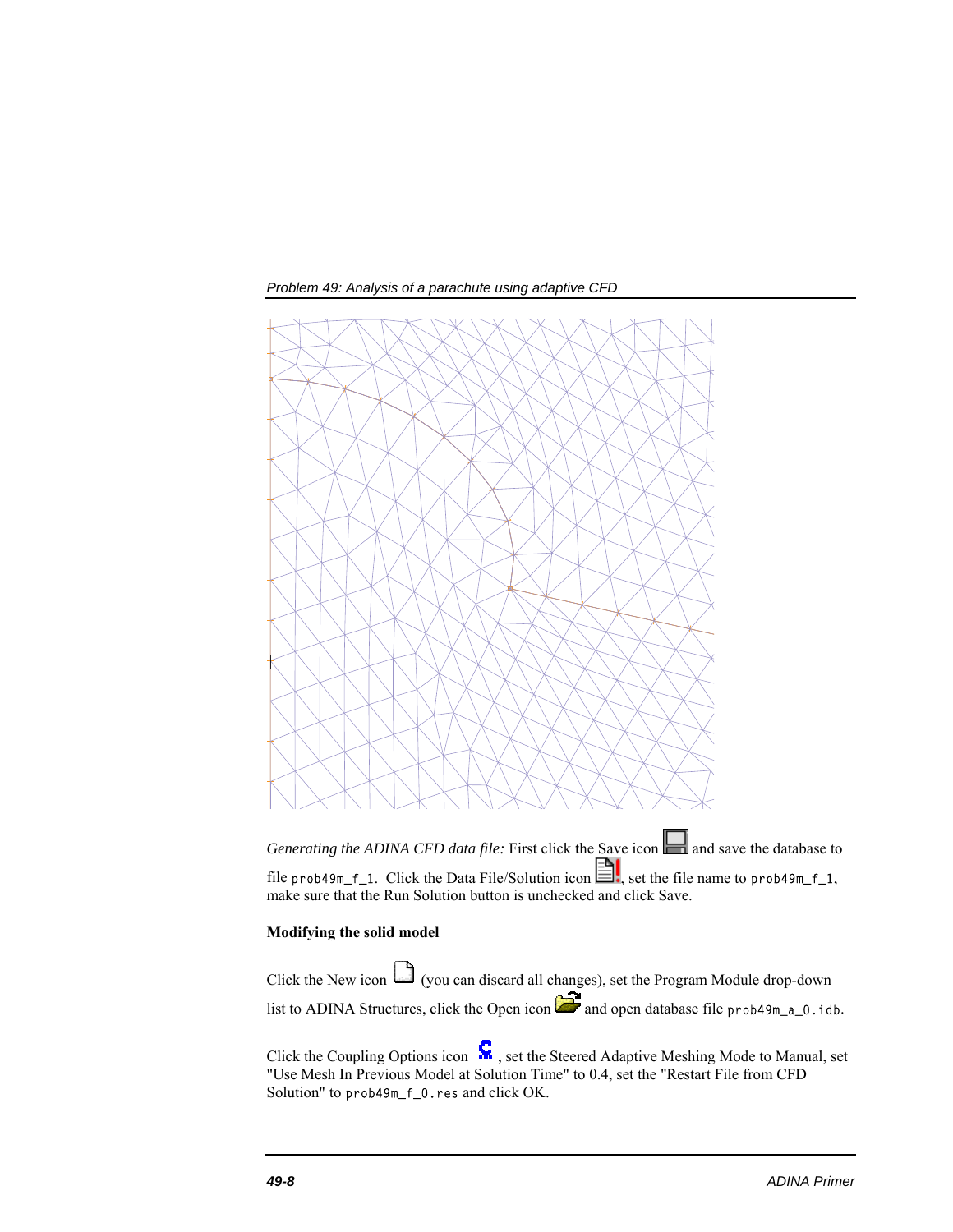*Generating the ADINA Structures data file:* First choose File $\rightarrow$ Save As and save the database to file prob49m\_a\_1. Click the Data File/Solution icon  $\Box$ , set the file name to prob49m\_a\_1, make sure that the Run Solution button is unchecked and click Save.



The graphics window should look something like this:

The plot does not show the deformations of the solid model, but these deformations are accounted for.

# **Running ADINA-FSI, loading the porthole file**

Choose Solution $\rightarrow$ Run ADINA-FSI, click the Start button, select files prob49m\_a\_1.dat and prob49m\_f\_1.dat, then click Start. The AUI opens a window in which you specify the restart file for the solid model. Enter restart file prob49m\_a\_0.res and click Copy. (Notice that you do not need to specify the restart file for the fluid model.)

The run ends at time step 16 (time 2.0).

Now close all open dialog boxes, set the Program Module drop-down list to Post-Processing (you can discard all changes) and open file prob49m\_f\_1.por.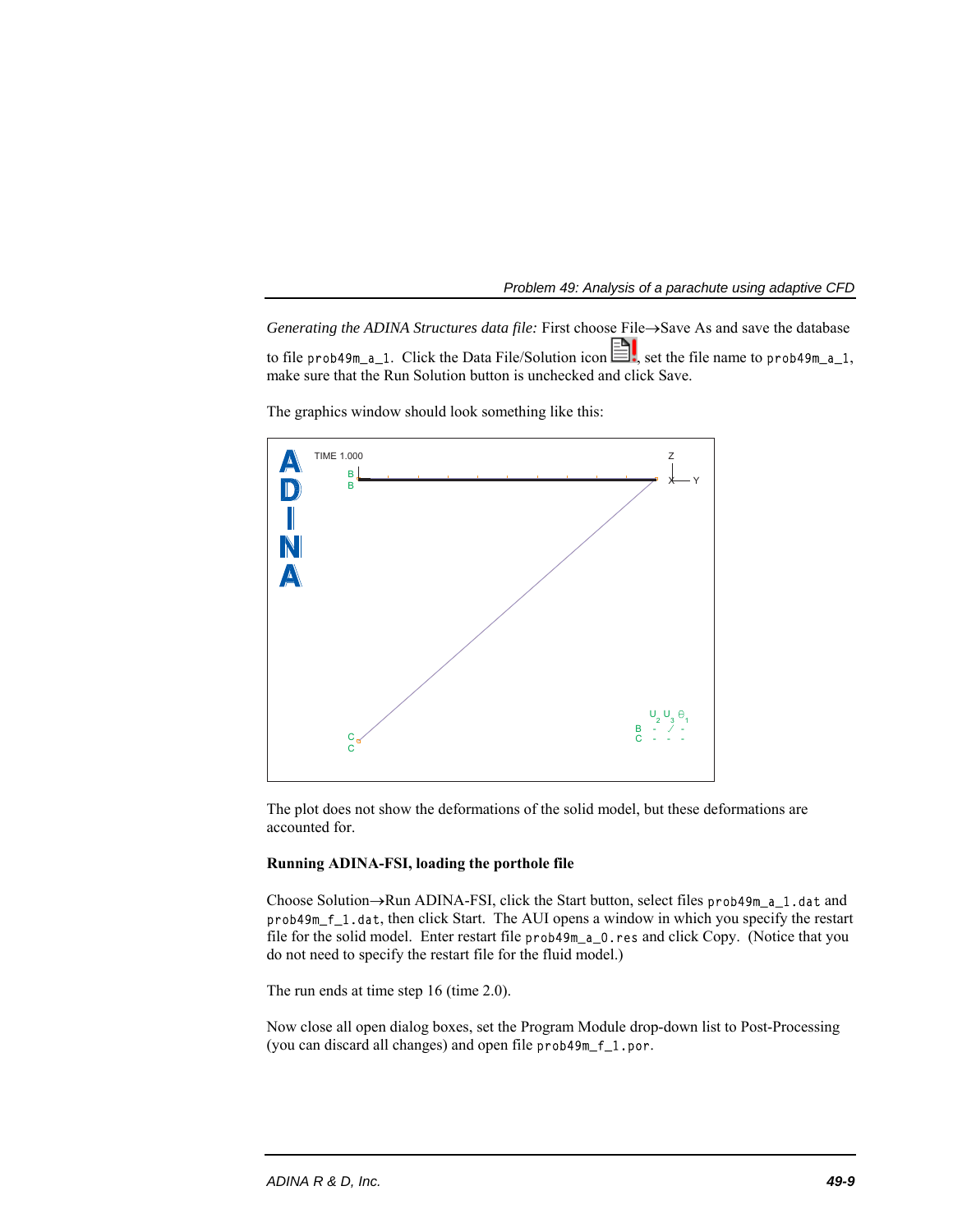#### **Examining the solution**

Click the Boundary Plot icon  $\blacktriangle$  and enlarge the region near the parachute. The graphics window should look something like this:



The mesh deformations are not excessive, but the mesh quality is not very good, so it is worthwhile to remesh again.

# **Second mesh refinement**

Set the Program Module drop-down list to ADINA CFD (you can discard all changes). Do not open file prob49m\_f\_1.idb.

*Mesh and results from previous solution:* Choose Meshing->Steered Adaptive Mesh-> Control and set the Steered Adaptive Meshing Mode to Manual. Set "Use Mesh in Previous Model at Solution Time" to 2.0. Set the "Restart File from CFD Solution" to prob49m\_f\_1.res and set the "File Containing Geometric Data from Previous Model" to

 $prob49m_f_1$ . adp. Click OK, then click the Mesh Plot icon  $\Box$  to show the mesh.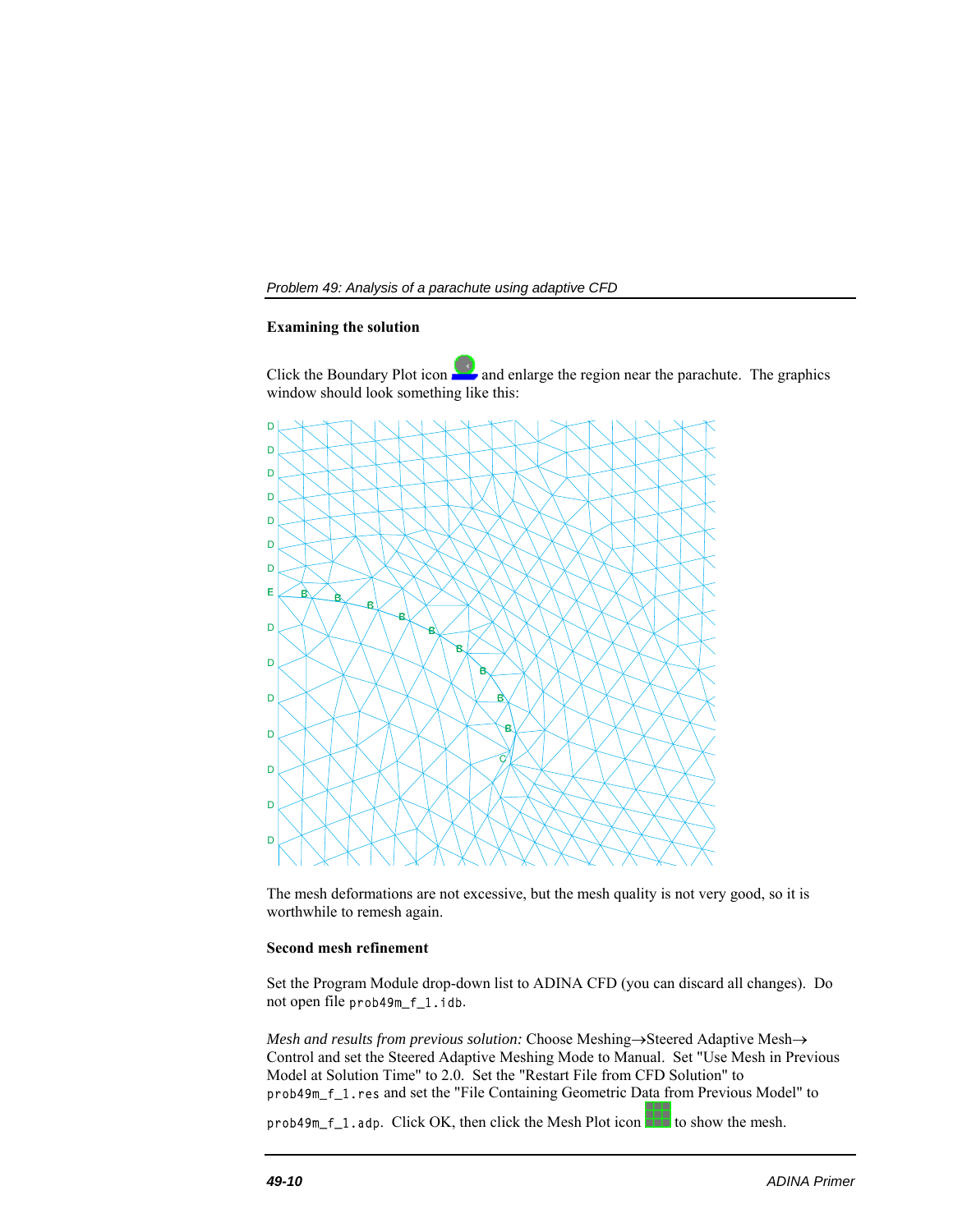*Adaptive meshing criteria:* Choose Meshing->Steered Adaptive Mesh->Criterion and add criterion 1. Make sure that the Type is Element Quality and that the Solution Time is 2.0, then set the Minimum Element Quality to 0.8 and the Maximum Element Quality to 1.2 and click OK.

*Remesh:* Choose Meshing->Steered Adaptive Mesh->Mesh, set "Use Adaptive Mesh Criterion" to 1, and click OK.

*Redefine time steps:* Choose Control->Time Step, edit the table as follows and click OK.

| Number of Steps Magnitude |    |
|---------------------------|----|
|                           | 20 |
|                           | 10 |
|                           |    |

Click the Redraw icon  $\frac{1}{2}$  and zoom to see the mesh near the parachute. The graphics window should look something like this.

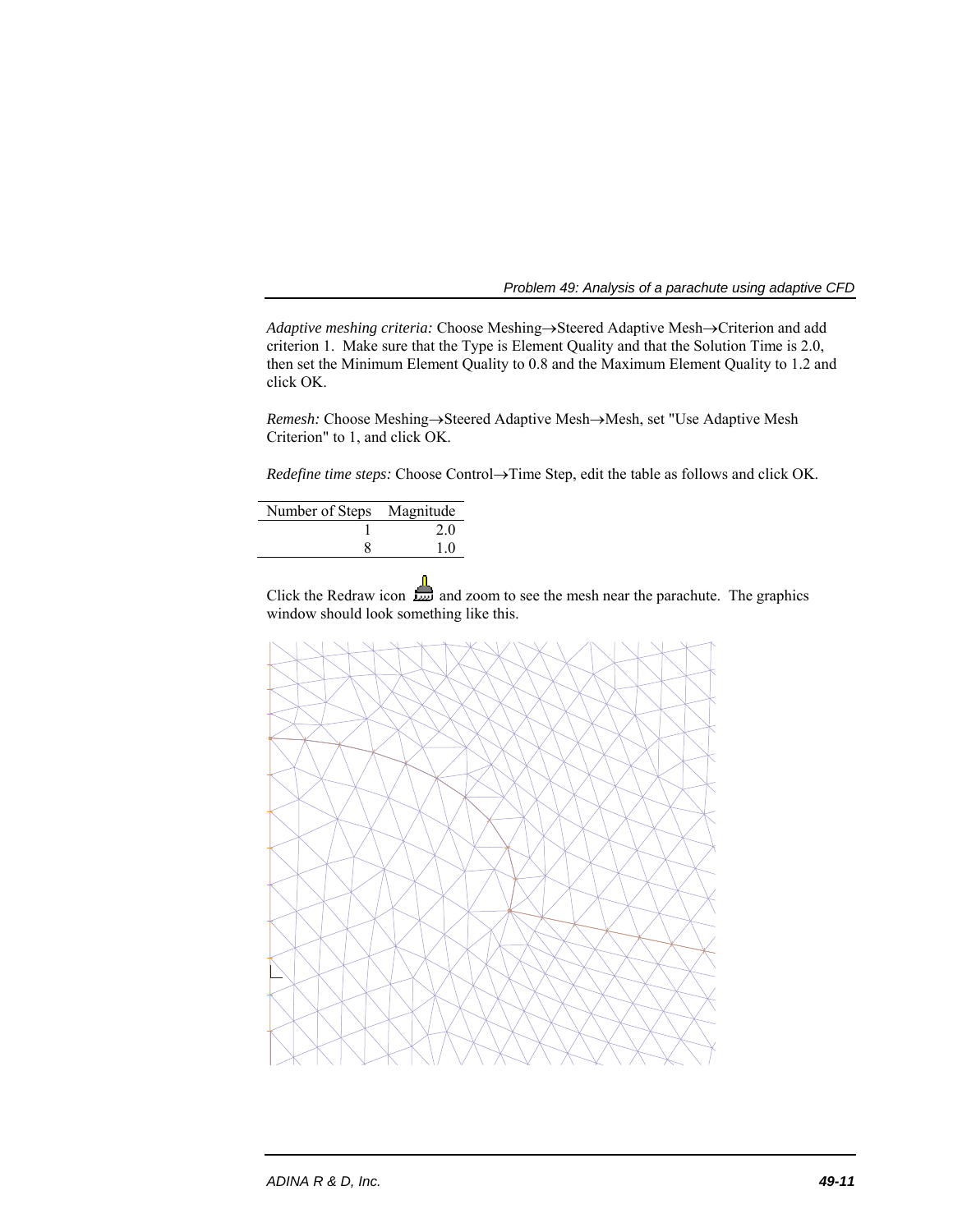*Generating the ADINA CFD data file:* First click the Save icon **and** and save the database to file prob49m\_f\_2. Click the Data File/Solution icon  $\Box$ , set the file name to prob49m\_f\_2,

make sure that the Run Solution button is unchecked and click Save.

## **Modifying the solid model**

Click the New icon (you can discard all changes), set the Program Module drop-down

list to ADINA Structures, click the Open icon  $\sum$  and open database file prob49m\_a\_1.idb.

Click the Coupling Options icon  $\ddots$ , make sure that the Steered Adaptive Meshing Mode is set to Manual, set the "Use Mesh In Previous Model at Solution Time" to 2.0, set the "Restart File from CFD Solution" to prob49m\_f\_1.res and click OK.

*Generating the ADINA Structures data file:* First choose File $\rightarrow$ Save As and save the database to file prob49m\_a\_2. Click the Data File/Solution icon  $\Box$ , set the file name to prob49m\_a\_2, make sure that the Run Solution button is unchecked and click Save.

The graphics window should look very similar to the window shown for the previous solid models.

## **Running ADINA-FSI, loading the porthole file**

Choose Solution->Run ADINA-FSI, click the Start button, select files prob49m\_a\_2.dat and prob49m\_f\_2.dat, then click Start. The AUI opens a window in which you specify the restart file for the solid model. Enter restart file prob49m\_a\_1.res and click Copy.

The run ends at time step 8 (time 10.0).

Now close all open dialog boxes, set the Program Module drop-down list to Post-Processing (you can discard all changes) and open file prob49m\_f\_2.por.

## **Examining the solution**

Click the Boundary Plot icon  $\bullet$  and enlarge the region near the parachute. The graphics window should look something like the figure on the next page.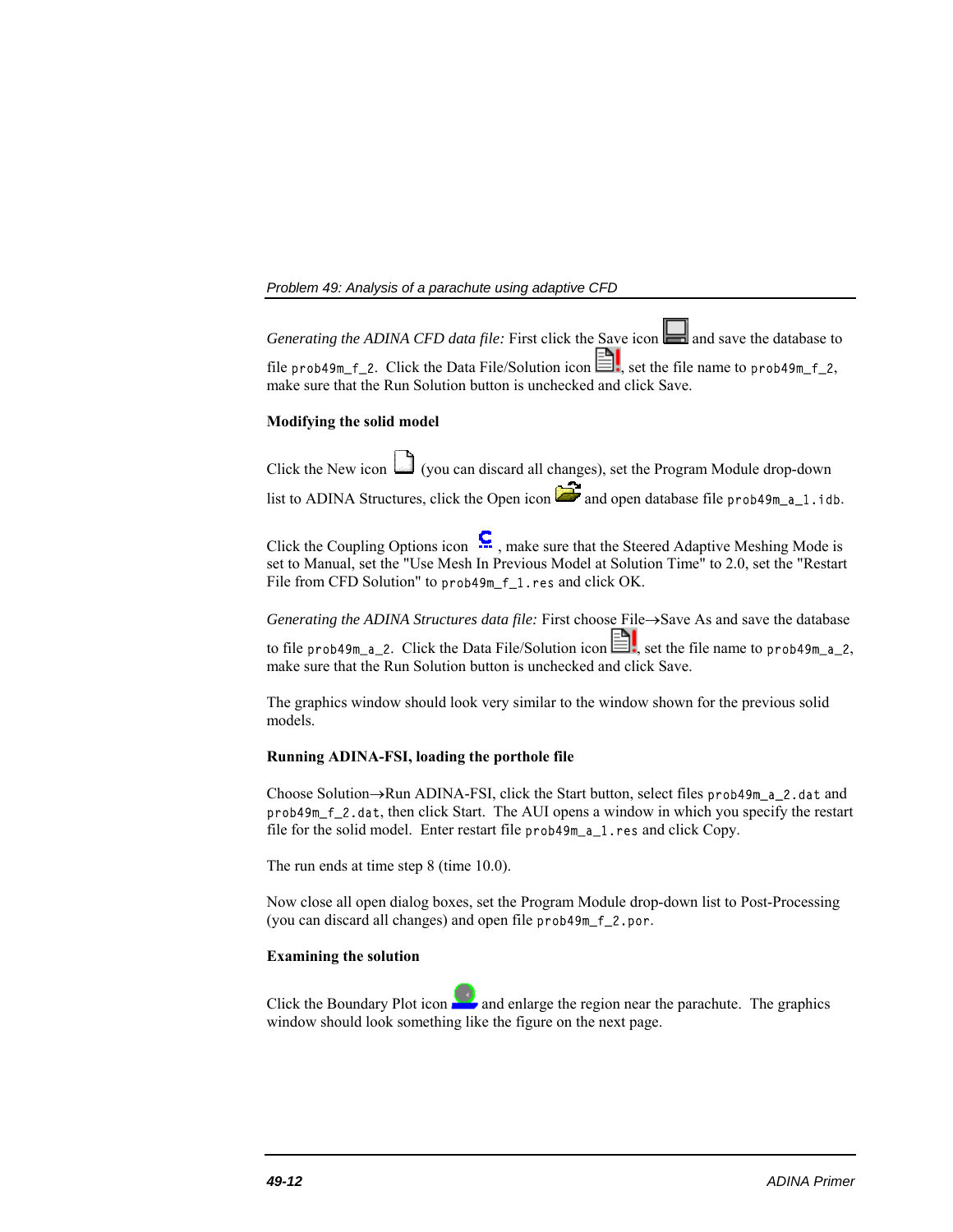



As a check on the model, we will now uniformly refine the mesh and continue the analysis.

## **Third mesh refinement**

Set the Program Module drop-down list to ADINA CFD (you can discard all changes). Do not open file prob49m\_f\_2.idb.

*Mesh and results from previous solution:* Choose Meshing->Steered Adaptive Mesh-> Control and set the Steered Adaptive Meshing Mode to Manual. Set "Use Mesh in Previous Model at Solution Time" to 10.0. Set the "Restart File from CFD Solution" to prob49m\_f\_2.res and set the "File Containing Geometric Data from Previous Model" to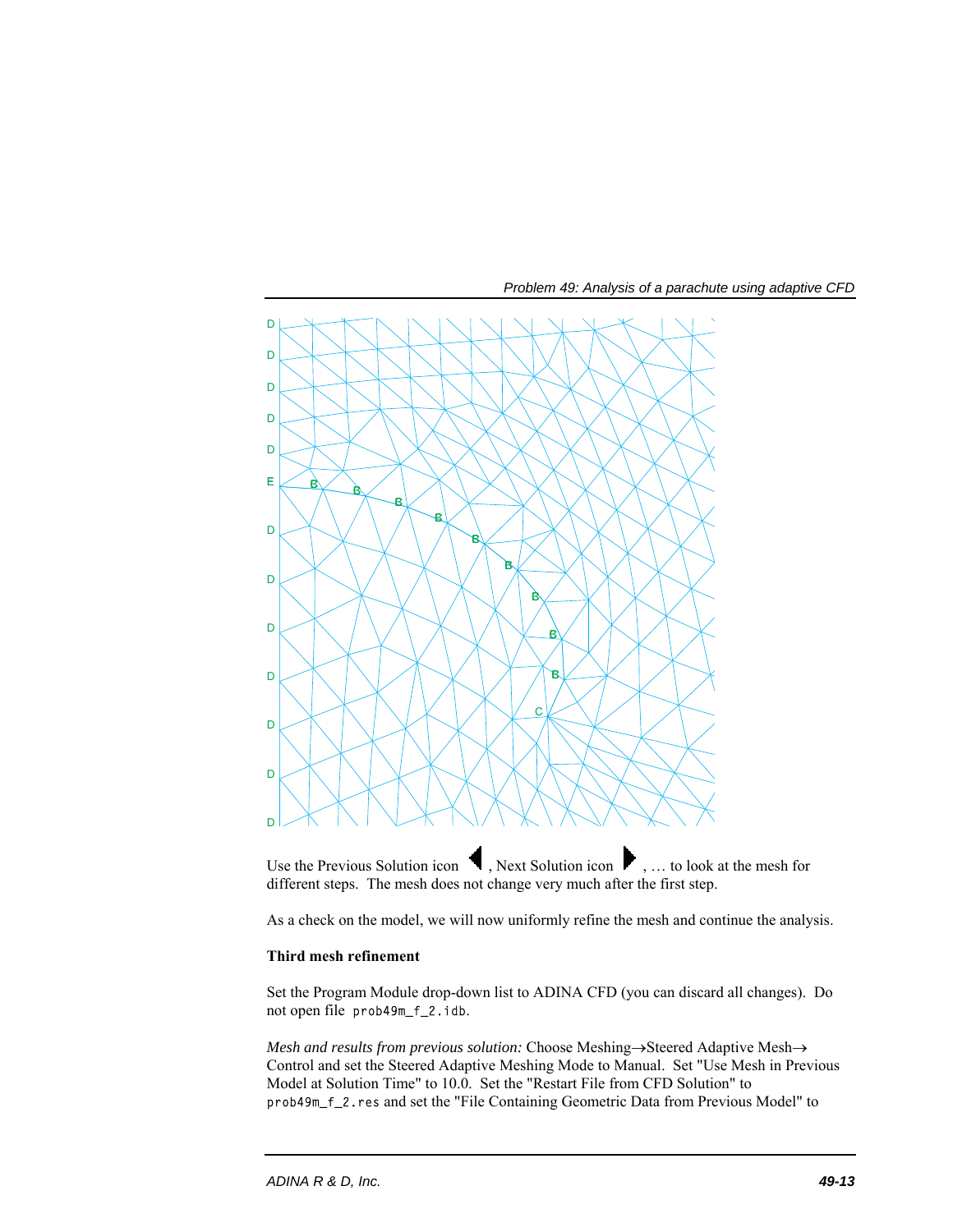$prob49m_f_2$ . adp. Click OK, then click the Mesh Plot icon  $\Box$  to show the mesh.

Adaptive meshing criteria: Choose Meshing->Steered Adaptive Mesh->Criterion and add criterion 1. Set the Type to Element Size and make sure that the Solution Time is 10.0, then set the Minimum Element Size to 3.0, the Maximum Element Size to 1.0, the Preferred Ratio to 0.5 and click OK.

*Remesh:* Choose Meshing->Steered Adaptive Mesh->Mesh, set "Use Adaptive Mesh Criterion" to 1, and click OK.

*Redefine time steps:* Choose Control $\rightarrow$ Time Step, edit the table as follows and click OK:

| Number of Steps Magnitude |      |
|---------------------------|------|
|                           | 10.0 |
|                           | 10.0 |
|                           |      |

Click the Redraw icon  $\mathbf{r}$  and zoom to see the mesh near the parachute. The graphics window should look something like the figure on the next page.

*Generating the ADINA CFD data file:* First click the Save icon **and save the database to** file prob49m\_f\_3. Click the Data File/Solution icon  $\Box$ , set the file name to prob49m\_f\_3, make sure that the Run Solution button is unchecked and click Save.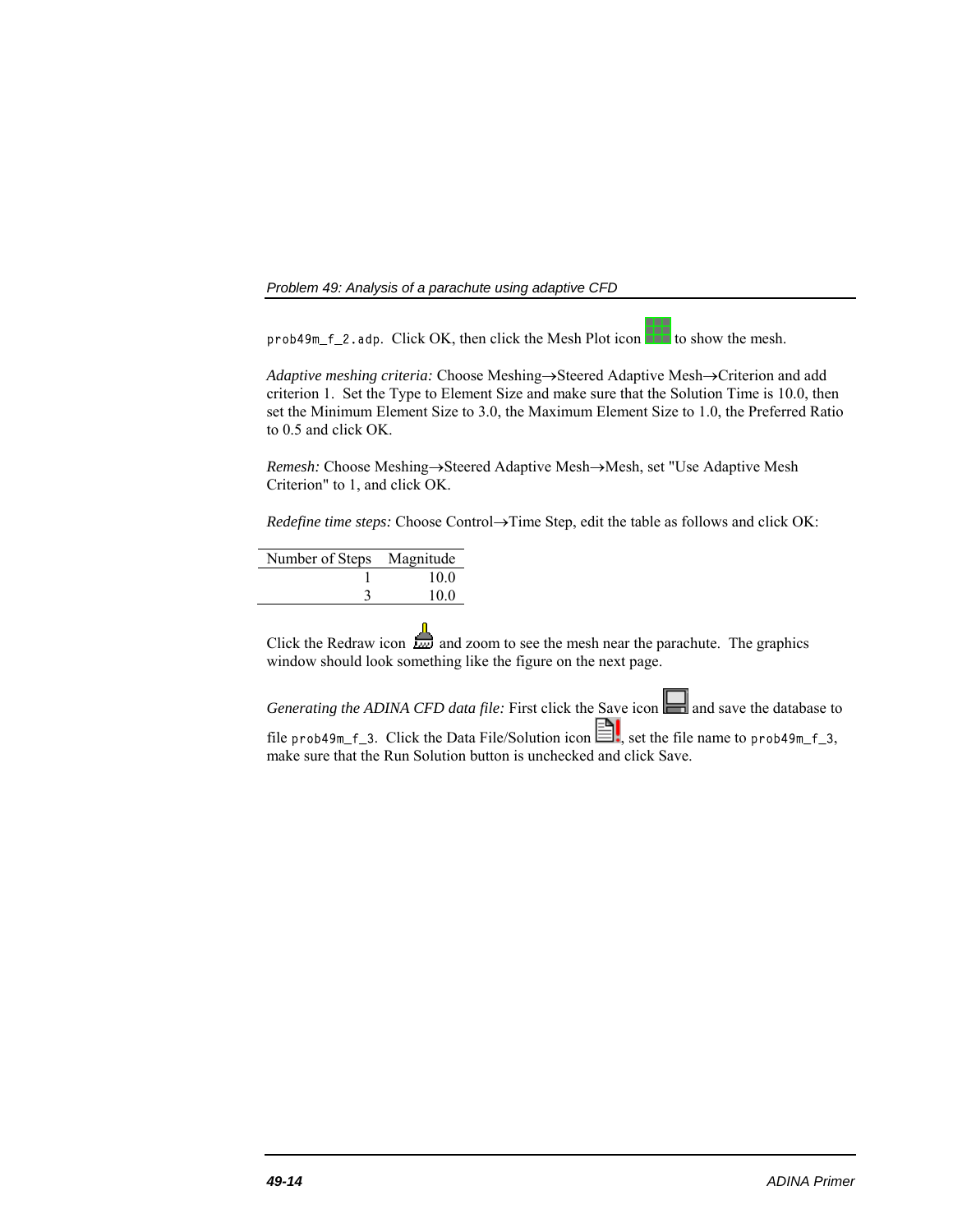



# **Modifying the solid model**

Click the New icon  $\Box$  (you can discard all changes), set the Program Module drop-down list to ADINA Structures, click the Open icon  $\sum$  and open database file prob49m\_a\_2.idb.

Click the Coupling Options icon  $\mathbf{S}$ , make sure that the Steered Adaptive Meshing Mode is set to Manual, set the "Use Mesh In Previous Model at Solution Time" to 10.0, set the "Restart File from CFD Solution" to prob49m\_f\_2.res and click OK.

*Generating the ADINA Structures data file:* First choose File->Save As and save the database to file prob49m\_a\_3. Click the Data File/Solution icon  $\Box$ , set the file name to prob49m\_a\_3, make sure that the Run Solution button is unchecked and click Save.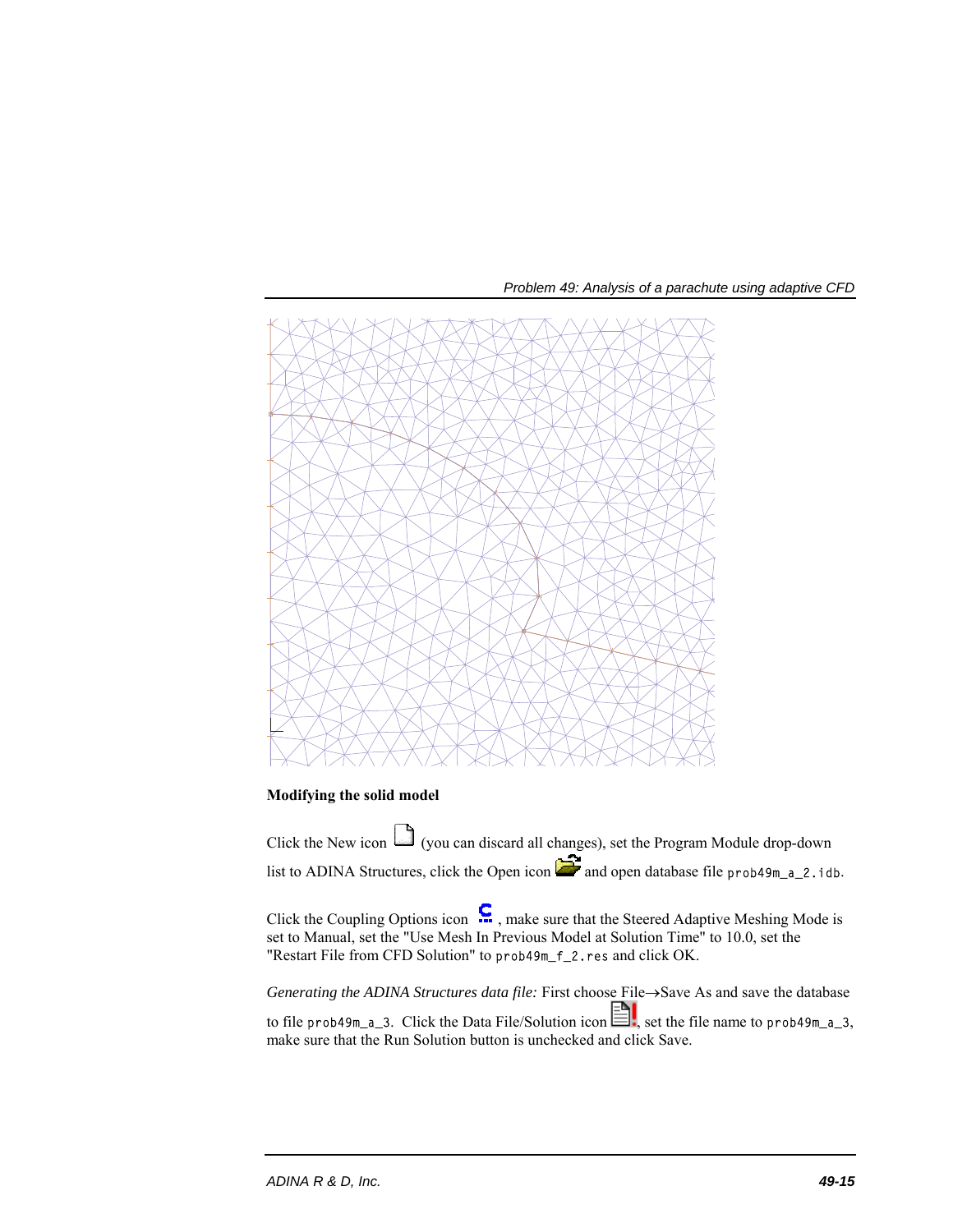# **Running ADINA-FSI, loading the porthole file**

Choose Solution $\rightarrow$ Run ADINA-FSI, click the Start button, select files prob49m\_a\_3.dat and prob49m\_f\_3.dat, then click Start. The AUI opens a window in which you specify the restart file for the solid model. Enter restart file prob49m\_a\_2.res and click Copy.

The run ends at time step 3 (time 40.0).

Now close all open dialog boxes, set the Program Module drop-down list to Post-Processing (you can discard all changes) and open file prob49m\_f\_3.por.

# **Examining the solution**

Click the Boundary Plot icon and enlarge the region near the parachute. The graphics window should look something like this:

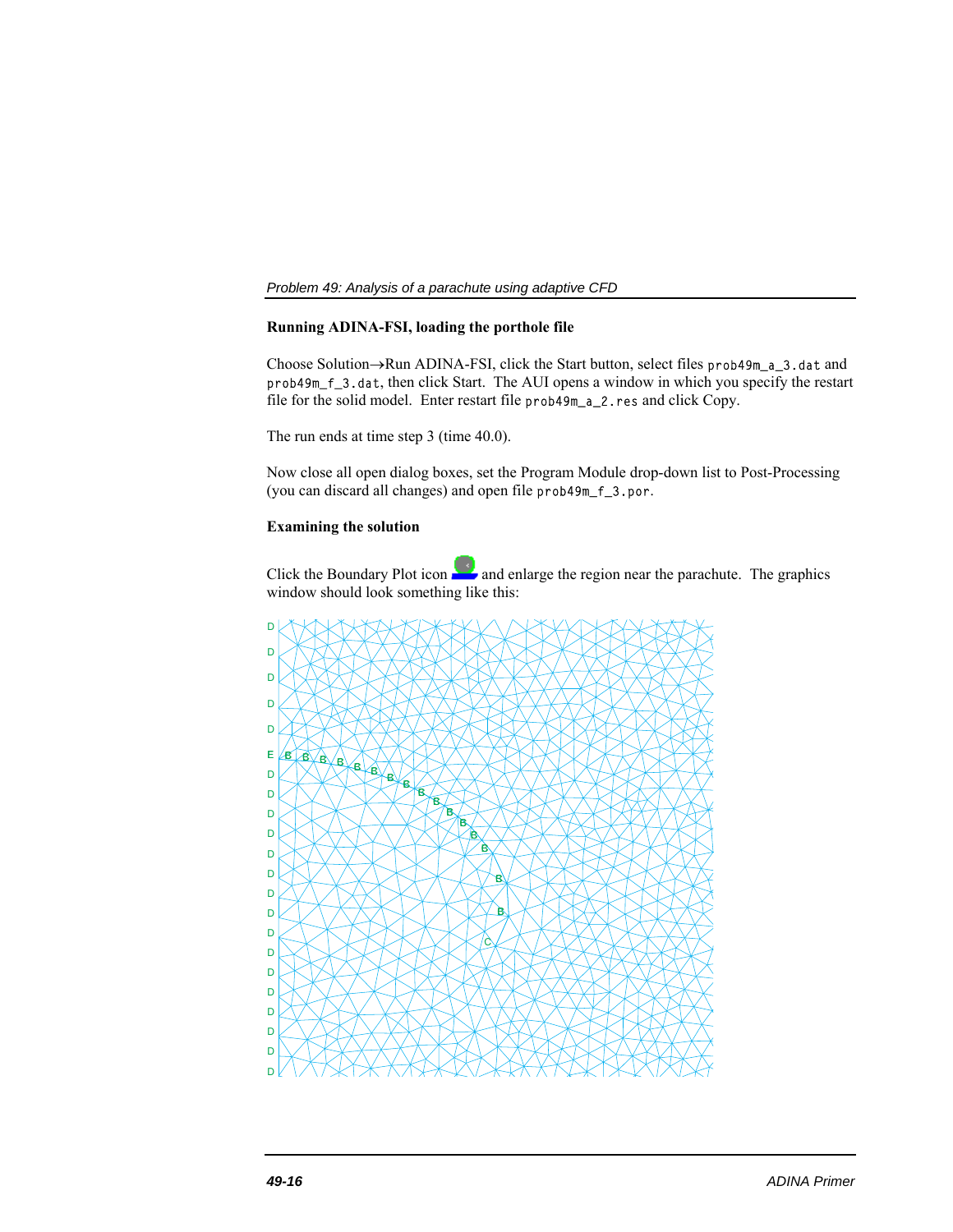Use the Previous Solution icon  $\blacksquare$ , Next Solution icon  $\blacksquare$ , ... to look at the solution for different steps. Again, the solution does not change very much after the first step.

# **Comparison of fluid solutions**

We can load all of the fluid model porthole files together, so that we can examine how the mesh moves and changes during the analysis. We have put the necessary commands in file

 $prob49m1_f$ .plo. Click the New icon  $\Box$  (you can discard all changes), choose File $\rightarrow$ Open Batch and open file prob49m1\_f.plo. The graphics window should look something like this:



In this plot, we have plotted the mesh twice, once using mirror-imaging. We have plotted the velocities in the left-hand mesh and the pressure in the right-hand mesh.

See the notes at the end of this primer problem for a description of how the mirror-imaging is done.

Click on the right-hand mesh using the Pick icon  $\mathbf{\kappa}$ , then click the Previous Solution icon

several times, until the topology of the mesh changes. Only the right-hand mesh and its

solution is updated. Click the Last Solution icon  $\blacksquare$  to display the last mesh and solution, then click on the left-hand mesh and examine its solutions in the same way. For each of the meshes and its solutions, there is very little change for the last few steps.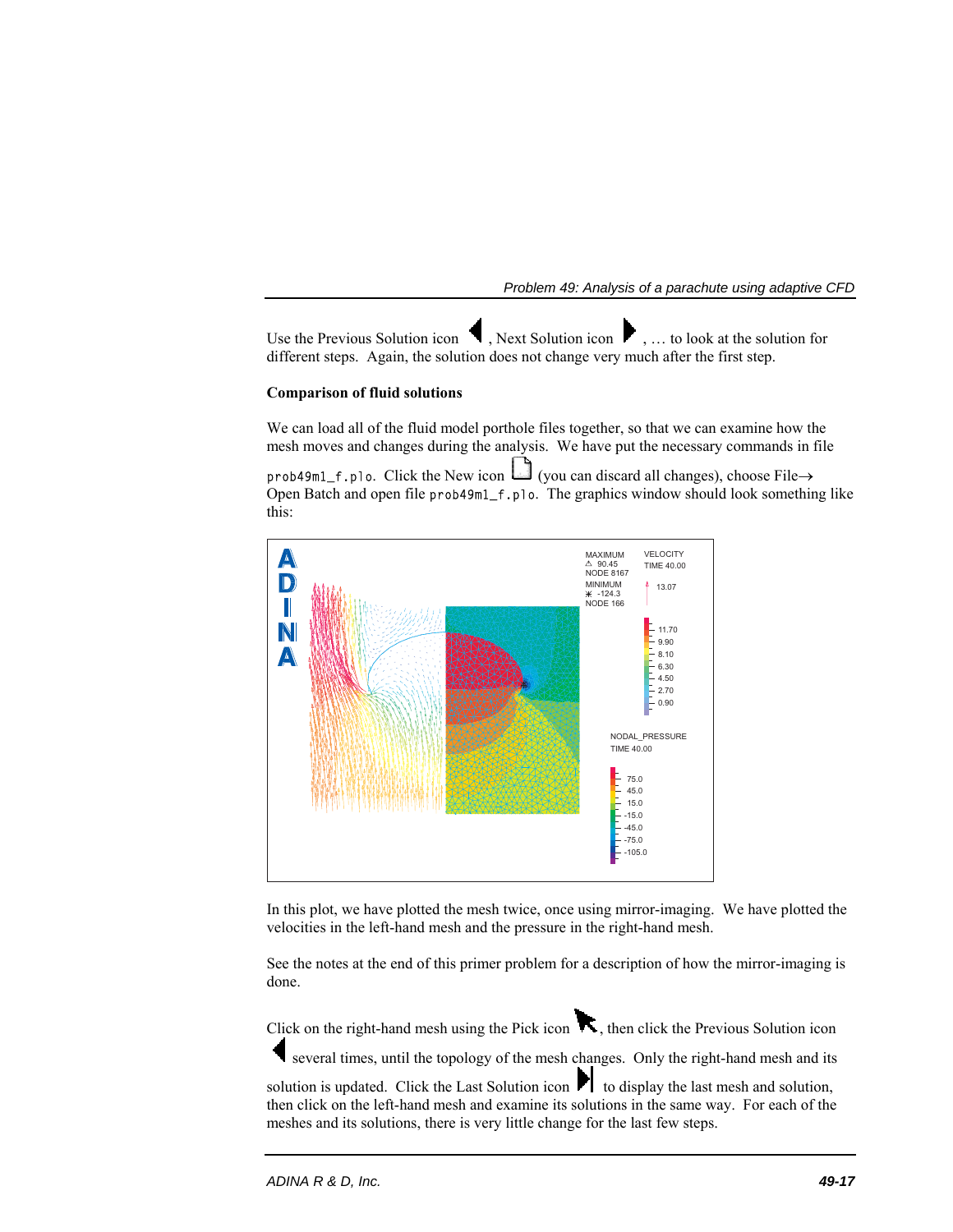Now click the Movie Load Step icon  $\overline{R}$  to create an animation. Choose Display->Animate, set the Minimum Delay if necessary and click Apply. Both meshes and their solutions are animated.

# **Parachute deformed shape and force acting on parachute**

We can load all of the solid model porthole files together, so that we can examine how the parachute moves during the analysis. We have put the necessary commands in file

prob49m1\_a.plo. Click the New icon (you can discard all changes), choose File→ Open Batch and open file prob49m1\_a.plo. The graphics window should look something like this:



In this plot, we have plotted the mesh twice, once using mirror-imaging.

Click the Movie Load Step icon  $\overline{N}$  to create an animation, then click the Animate icon to play the animation. Both meshes are animated.

Now click the Refresh icon  $\sum$ , then click the Batch Continue icon  $\stackrel{BATEH}{\longrightarrow}$ . The graphics window should look something like the figure on the next page.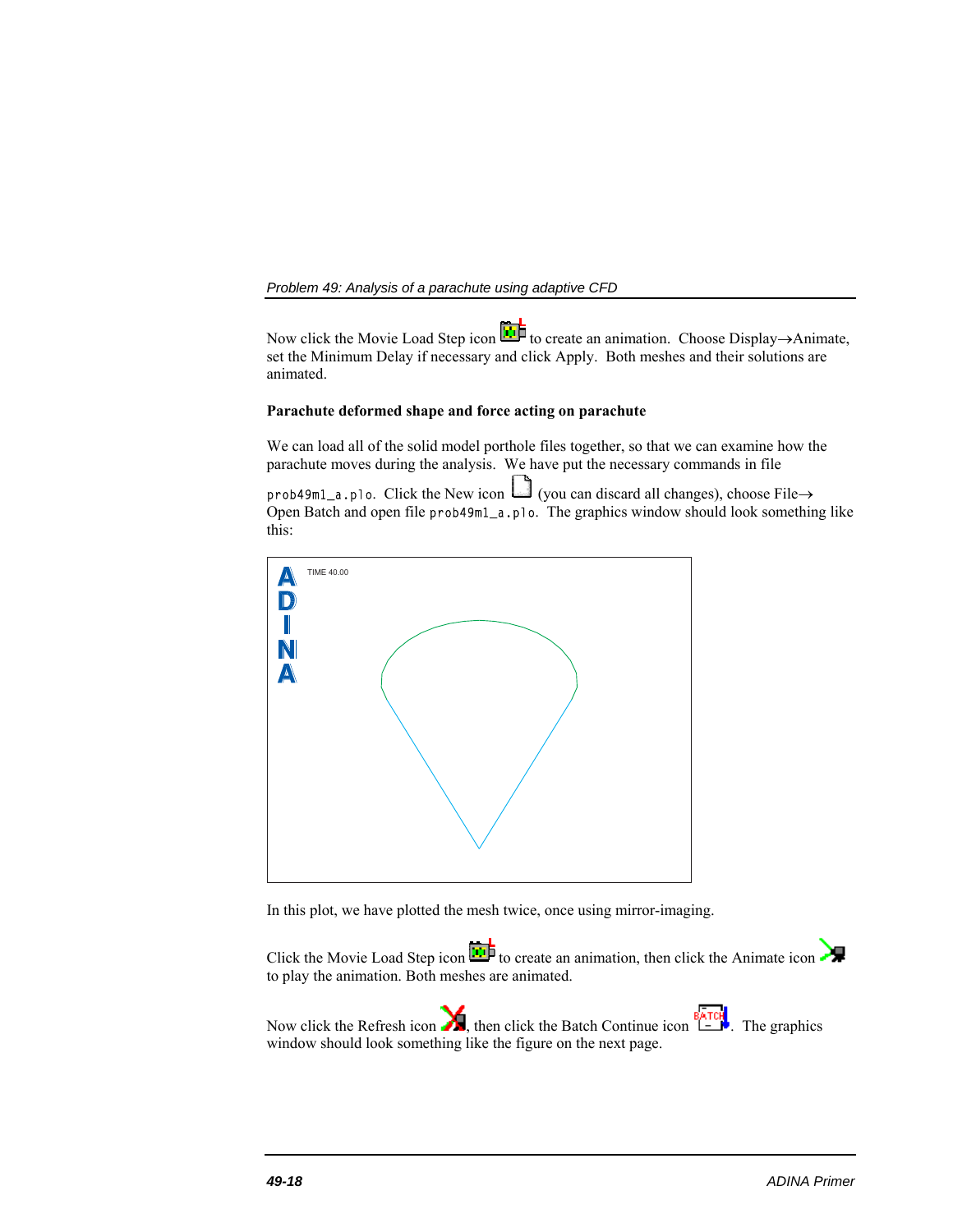

The graph shows the upwards force acting on the parachute for all of the solutions. Choose Graph->List and scroll to the bottom of the dialog box. The force at the last solution time is 1.80032E+03.

Although the graph shows the transient solution as well as the steady-state solution, the transient solution is most likely inaccurate because it is obtained using remeshings. The purpose of the transient analysis is only to obtain a steady-state solution.

*Exiting the AUI:* Choose File $\rightarrow$ Exit to exit the AUI. You can discard all changes.

# **Solution using automatic mode**

Recall that the file name format in SAM automatic mode is  $*_{a} \#$ . in and  $*_{f} \#$ . in. The "\*" represents the problem name and the # represents the model number, with 0 for the first model, 1 for the second model, and so on.

In this automatic mode analysis, we will start with a run in which the mesh is repaired when mesh overlap occurs. This run proceeds to solution time 2.0. Then we will restart with an automatic run in which the mesh is refined after every solution step.

#### **Invoking the AUI and choosing the finite element program**

Invoke the AUI and set the Program Module drop-down list to ADINA CFD.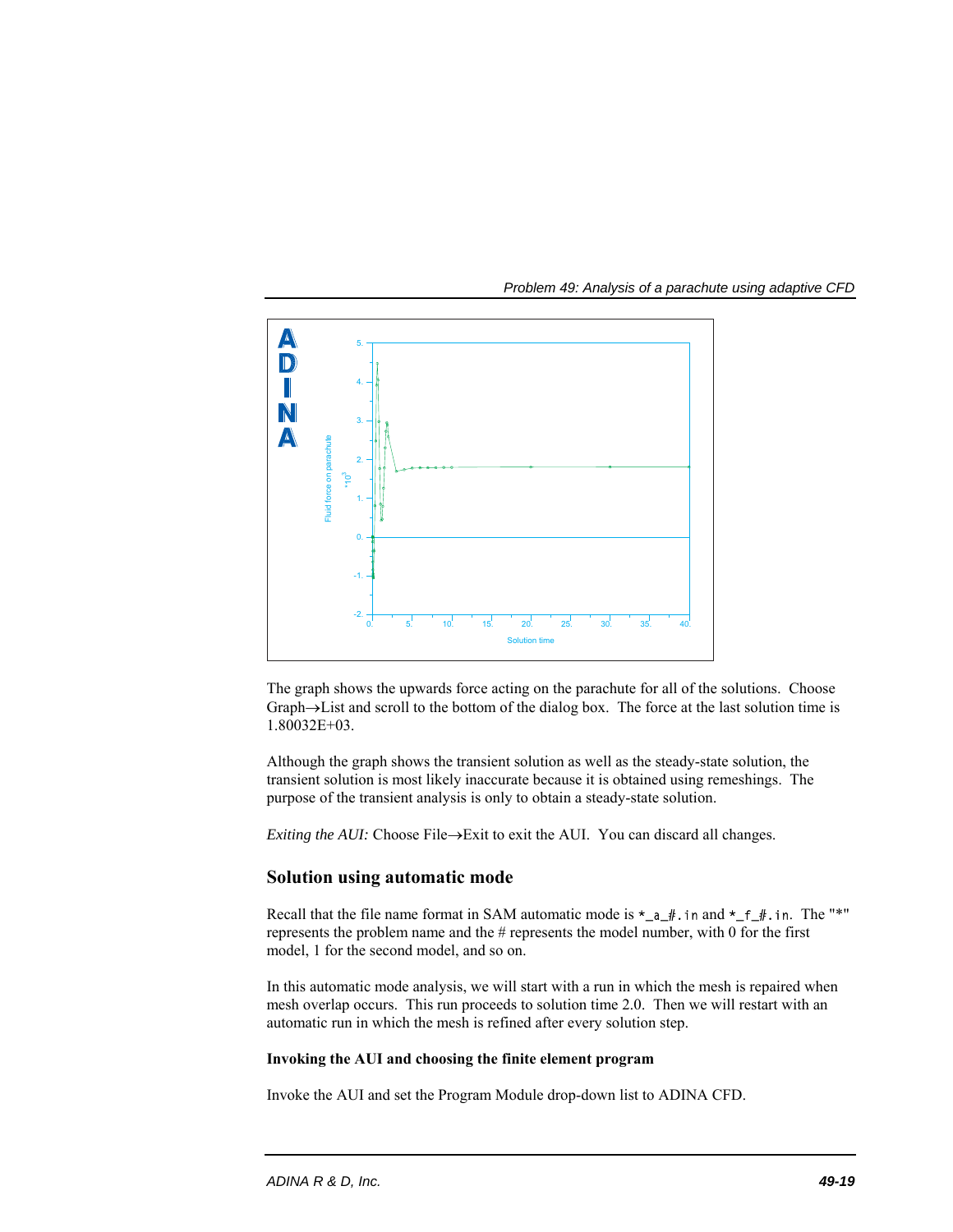Choose a working directory or folder in which the absolute pathname does not contain any spaces, for example  $C:\temp$  for Windows. The solution using automatic mode will fail if there are spaces in the absolute pathname.

#### **Model definition for fluid model**

We have prepared a batch file (prob49a\_f\_0.in) that contains all of the model definition for the fluid model, including the selection of the adaptive CFD feature. This file is the same as the batch file used for manual mode (prob49m\_f\_0.in), except that

1) The time stepping for automatic mode is different. We want to run to time 2.0 in the first part of the automatic mode run.

2) There are two criteria already defined in the automatic mode file. The first criterion is the same as used for the manual mode mesh refinements:

Element quality, minimum element quality =  $0.8$ , maximum element quality =  $1.2$ , preferred quality  $= 1.0$  (the default)

and the second criterion is a criterion for reducing the sizes of elements:

Element size, minimum element size = 3, maximum element size = 1, preferred ratio  $= 0.75$ 

We will use the first criterion for the first run (mesh repair) and the second criterion for the second run (mesh refinement).

Choose File $\rightarrow$ Open Batch, navigate to the working directory or folder, select the file prob49a\_f\_0.in and click Open. The graphics window should look something like the figure on the next page.

*Selecting steered adaptive meshing in automatic mode:* Choose Meshing->Steered Adaptive Mesh $\rightarrow$ Control, set the Steered Adaptive Meshing Mode to Automatic, set 'Criterion for Automatic Steered Adaptive Mesh' to 1, set 'Use Mesh in Previous Model at Solution Time' to -1, and click OK.

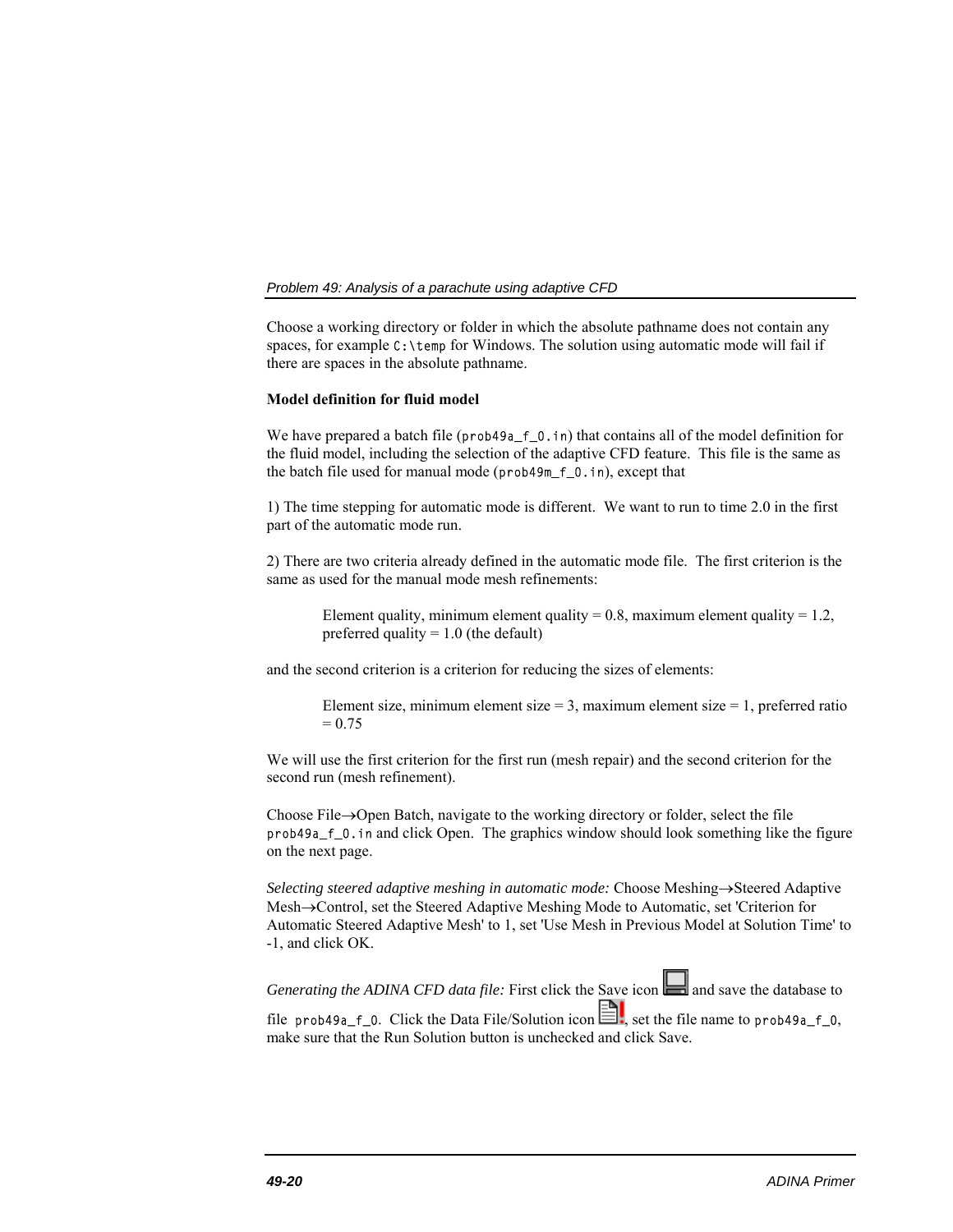

*Problem 49: Analysis of a parachute using adaptive CFD* 

## **Model definition for solid model**

We have prepared a batch file  $(prob49a_a_0_0.in)$  that contains all of the model definition for the solid model. This is the same file as is used in the manual mode analysis.

Click the New icon (you can discard all changes), then choose File $\rightarrow$ Open Batch, navigate to the working directory or folder, select the file prob49a<sub>-a-0</sub>.in and click Open. The graphics window should look something like the figure on the next page.

*Selecting steered adaptive meshing in automatic mode:* Click the Coupling Options icon  $\cdot$ , set the Steered Adaptive Meshing Mode to Automatic, set 'Use Mesh in Previous Model at Solution Time' to -1 and click OK.

*Generating the ADINA Structures data file:* First click the Save icon and save the database to file prob49a\_a\_0. Click the Data File/Solution icon  $\Box$ , set the file name to prob49a\_a\_0, make sure that the Run Solution button is unchecked and click Save.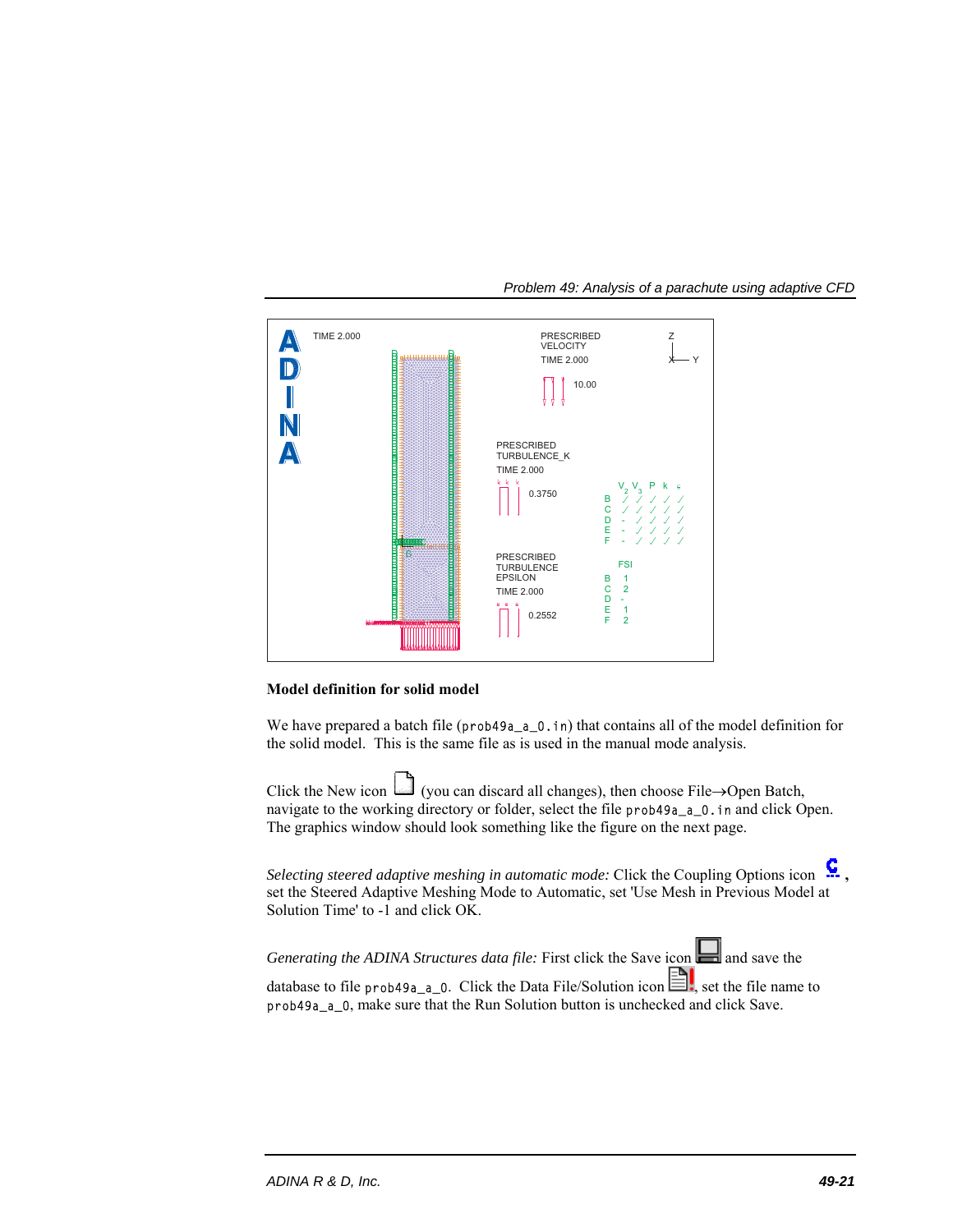*Problem 49: Analysis of a parachute using adaptive CFD* 



**Running ADINA-FSI in automatic mode using the Adaptive Meshing Solution Interface** 

If you have only one AUI floating license, you need to exit the AUI before using the Adaptive Meshing Solution Interface.

Choose Solution $\rightarrow$ Run Steered Adaptive and click the Start button. Select file prob49a\_f\_0.dat, then hold down the Ctrl key and select file prob49a\_a\_0.dat. The File name field should display both files in quotes. Set "Maximum Number of Adaptive Steps" to 5, set "Number of Solution Runs " to 1, set "Memory for AUI" to 50 MB, "Max. Memory for Solution" to 100 MB and click Start.

ADINA CFD and the AUI are run consecutively. Eventually the message

Finished adaptive run for ... prob49a\_0 to ... prob49a\_1

is displayed.

Now close all open dialog boxes, set the Program Module drop-down list to Post-Processing (you can discard all changes), click the Open icon  $\mathbb{Z}$ , and open porthole file prob49a\_f\_1.

Click the Boundary Plot icon  $\Box$  and enlarge the region near the parachute. The graphics window should look something like the figure on the next page.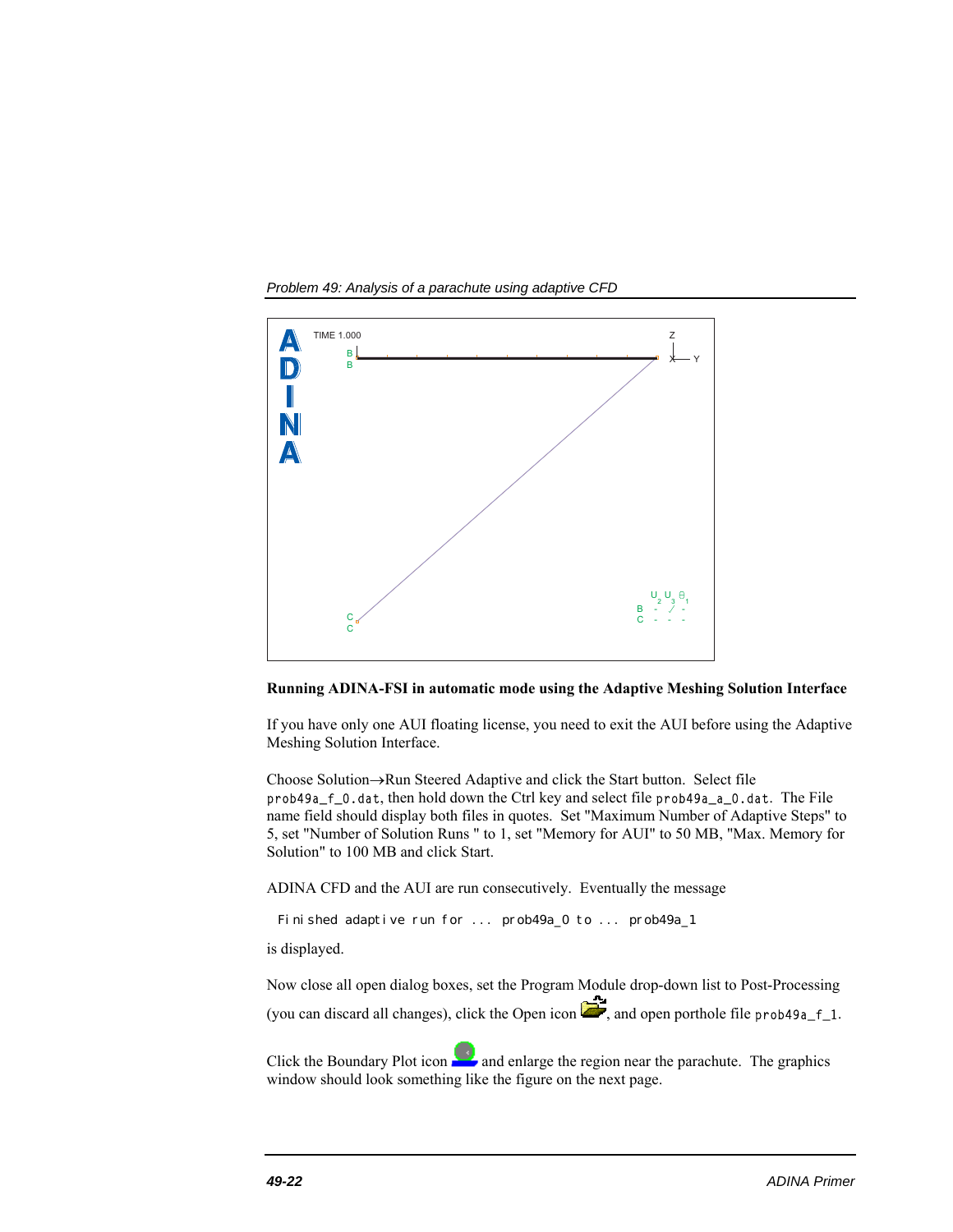

**Restarting SAM automatic mode** 

Set the Program Module to ADINA CFD (you can discard all changes). Do not open any database file.

At this point, we would like to continue remeshing, but using a different criterion.

Using a text editor, open file prob49a\_f\_adp.in. You will observe the following text:

```
ADP-CONTROL MESHADAP=MANUAL TSTART= -1.000000000000, 
     FRSFILE=prob49a_f_adp.res, 
     ADAPTIVE=prob49a_f_adp.adp 
* 
TIMESTEP DEFAULT 
@CLEAR 
          10 0.10000000000000E-02<br>9 0.10000000000000E-01
          9 0.100000000000000E-01<br>19 0.100000000000000E+00
                    0.1000000000000E+00
@ 
*
```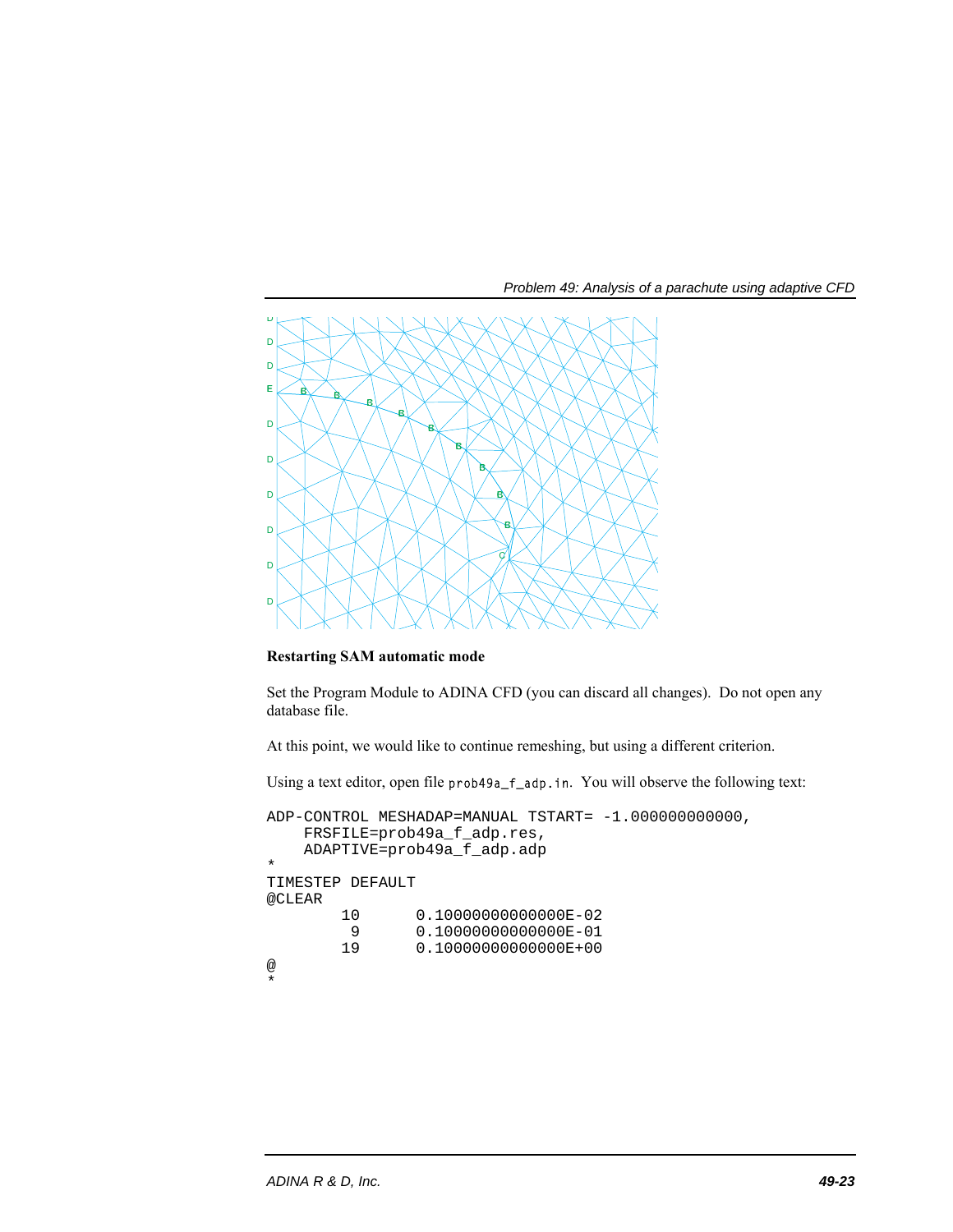*Problem 49: Analysis of a parachute using adaptive CFD* 

Change the commands to

```
ADP-CONTROL MESHADAP=MANUAL TSTART= -1.000000000000, 
     FRSFILE=prob49a_f_adp.res, 
     ADAPTIVE=prob49a_f_adp.adp, 
     TIMESTEP=APPEND 
* 
TIMESTEP DEFAULT 
@CLEAR 
         10 0.10000000000000E-02 
         9 0.10000000000000E-01 
         19 0.10000000000000E+00 
              10.0@ 
*
```
(the changed text is highlighted in blue and deleted text is indicated with strikethrough). Then scroll to the bottom of the file, and change the text

```
ADP-MESH CRITERION= 1
to 
ADP-MESH CRITERION= 2
```
Save the file.

Choose Solution $\rightarrow$ Run Steered Adaptive and click the Start button. Select file prob49a\_f\_0.dat, then hold down the Ctrl key and select file prob49a\_a\_0.dat. The File name file should display both files in quotes. Set " Run Analysis from Adaptive Step" to 2, "Maximum Number of Adaptive Steps" to 3, "Number of Solution Runs" to 3, set "Memory for AUI" to 50 MB, "Max. Memory for Solution" to 100 MB and click Start.

ADINA CFD and the AUI are run consecutively. Eventually the message

Finished adaptive run for ... prob49a\_2 to ... prob49a\_4

is displayed.

Now close all open dialog boxes, set the Program Module drop-down list to Post-Processing (you can discard all changes) and open file prob49a\_f\_4.por.

#### **Examining the solution**

Click the Boundary Plot icon  $\Box$  and enlarge the region near the parachute. The graphics window should look something like the figure on the next page.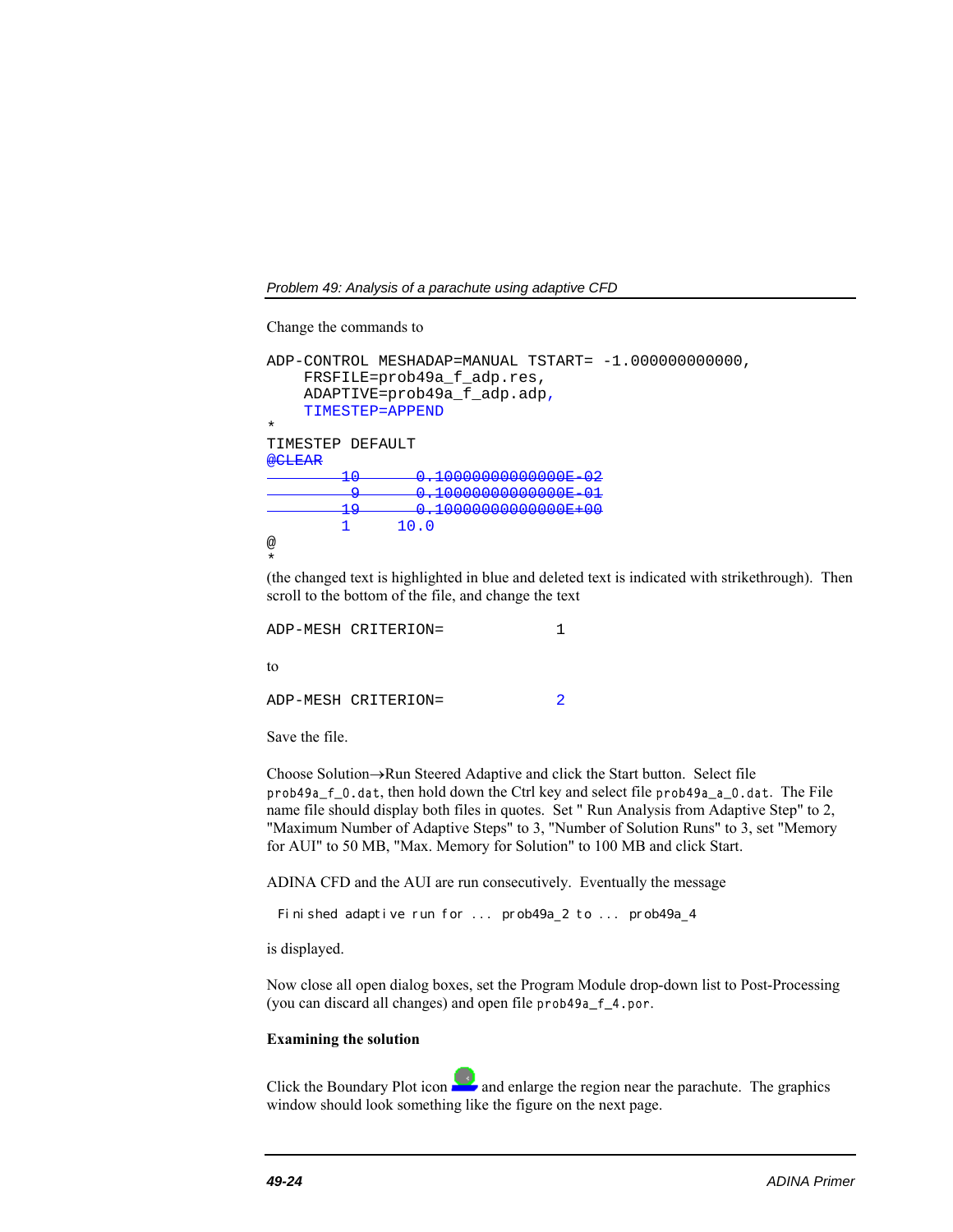



**Comparison of fluid solutions** 

We can load all of the fluid model porthole files together, so that we can examine how the mesh moves and changes during the analysis. We have put the necessary commands in file

prob49a1\_f.plo. Click the New icon (you can discard all changes), choose File→ Open Batch and open file prob49a1\_f.plo. The graphics window should look something like the figure on the next page.

You can animate this plot, as discussed in the manual SAM mode section above.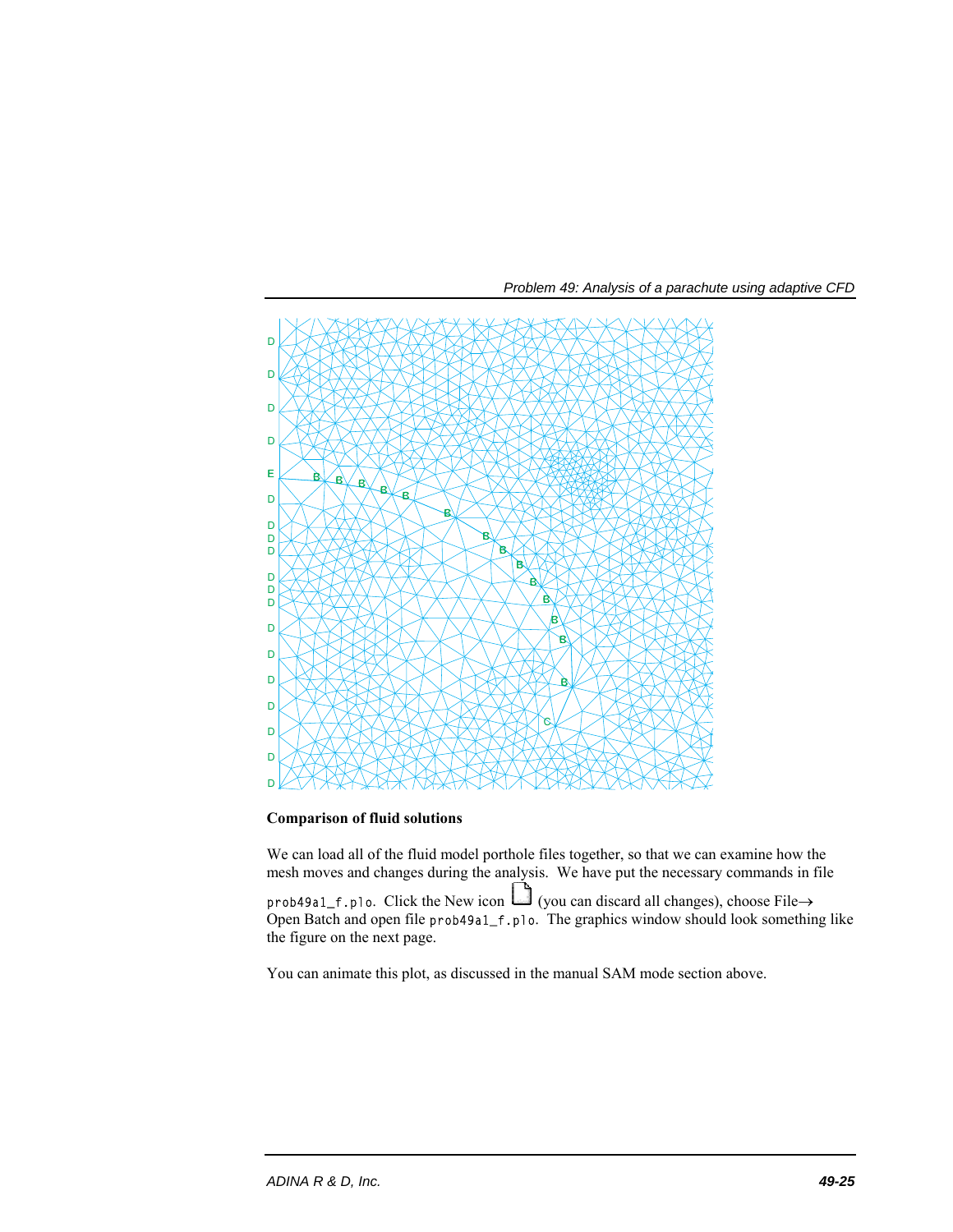*Problem 49: Analysis of a parachute using adaptive CFD* 



## **Parachute deformed shape and force acting on parachute**

We can load all of the solid model porthole files together, so that we can examine how the parachute moves during the analysis. We have put the necessary commands in file

 $prob49a1_a, p10$ . Click the New icon  $\Box$  (you can discard all changes), choose File  $\rightarrow$ Open Batch and open file prob49a1\_a.plo. The graphics window should look something like the top figure on the next page.

In this plot, we have plotted the mesh twice, once using mirror-imaging.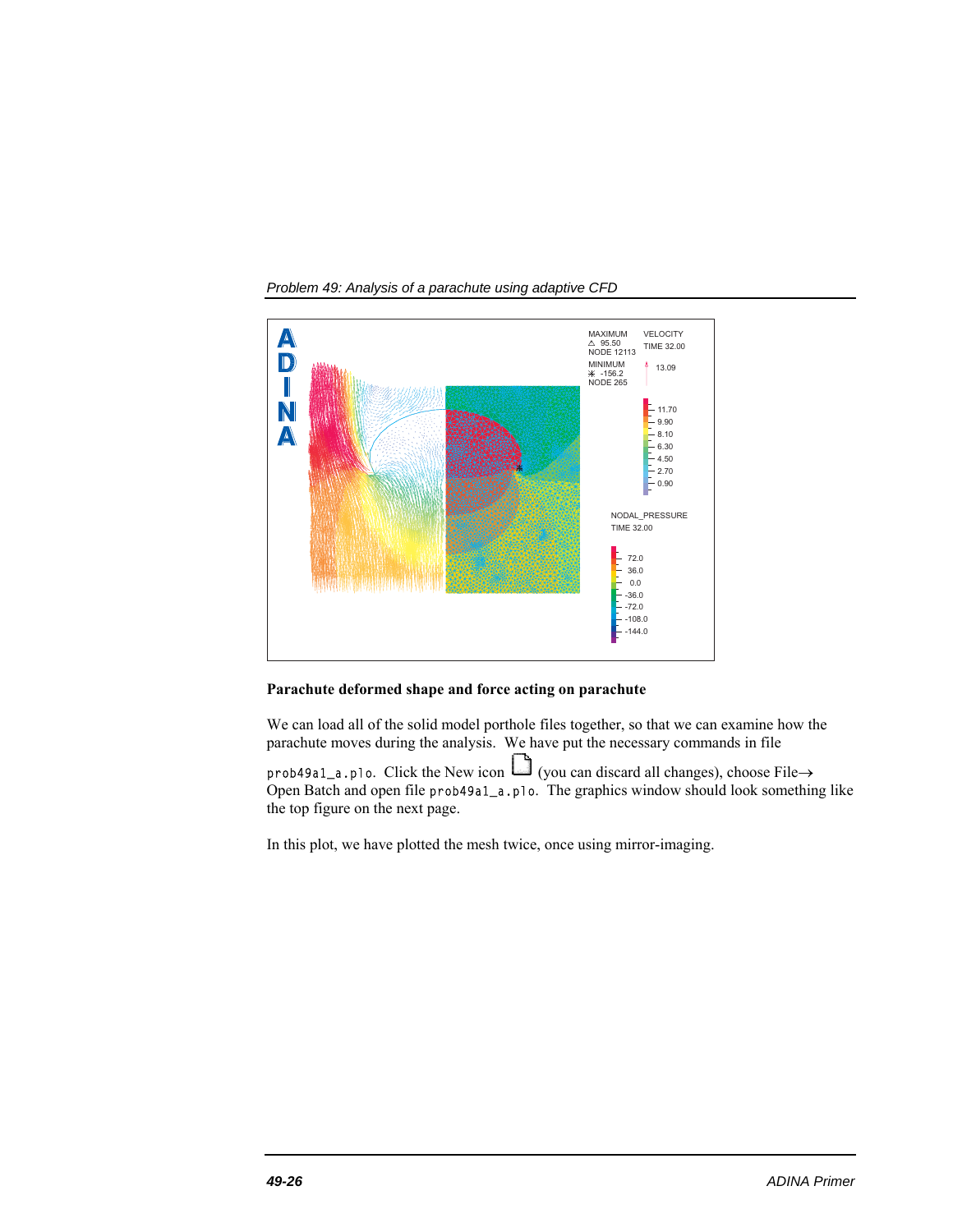

You can animate this plot, as discussed in the manual SAM mode section above. Now click the Batch Continue icon  $\overline{E}$ . The graphics window should look something like this:

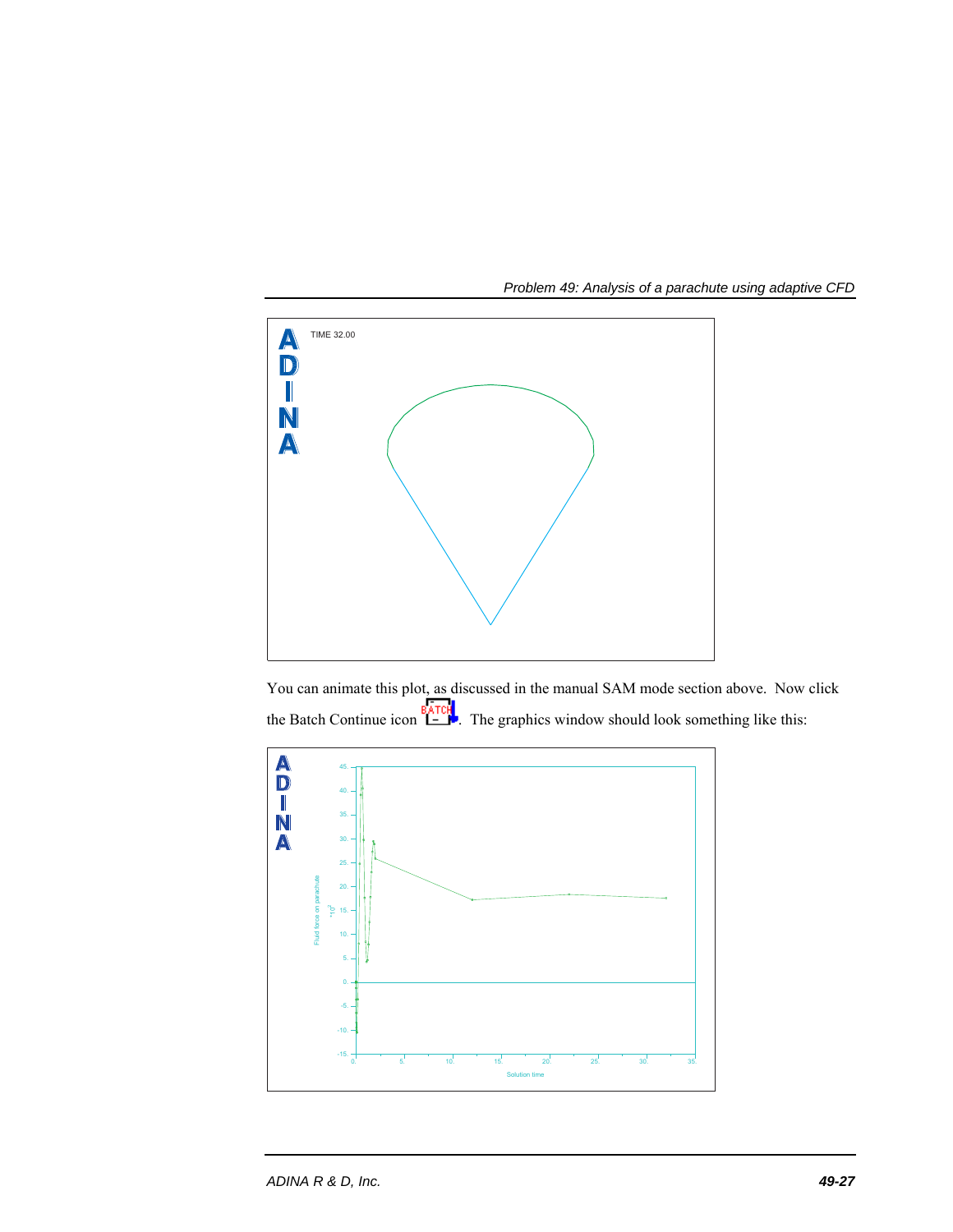The graph shows the upwards force acting on the parachute for all of the solutions. Choose  $Graph \rightarrow List$  and scroll to the bottom of the dialog box. The force at the last solution time is 1.75673E+03.

*Exiting the AUI:* Choose File $\rightarrow$ Exit to exit the AUI. You can discard all changes.

## **Additional notes**

#### *Mesh refinements*

For all but the last mesh refinement, we use the criterion

Element quality, minimum element quality =  $0.8$ , maximum element quality =  $1.2$ , preferred quality  $= 1.0$  (the default)

The intent of this criterion is to set the preferred element quality to 1.0, for those elements in which the quality is less than 0.8 or greater than 1.2.

For the last mesh refinement in manual SAM, we use the criterion

Element size, minimum element size =  $3$ , maximum element size =  $1$ , preferred ratio  $= 0.5$ 

This sets the preferred element size to 0.5 of the current element size. Since the maximum element size is less than the minimum element size, all elements are affected by this command.

For the last mesh refinement in automatic SAM, we use the criterion

Element size, minimum element size =  $3$ , maximum element size =  $1$ , preferred ratio  $= 0.75$ 

which is similar to the one used in manual SAM, but reduces the element size more slowly.

For more information, see the AUI Commands for CFD & FSI manual and the ADINA CFD Theory and Modeling Guide.

#### *Mirror-imaging*

The figure on the next page shows how the mirror-imaging is done. The mesh is plotted twice, once to create the right-hand image (without mirror-imaging) and once to create the left-hand image (with mirror-imaging). The view, meshwindow and plotarea for each mesh are chosen as shown in the figure.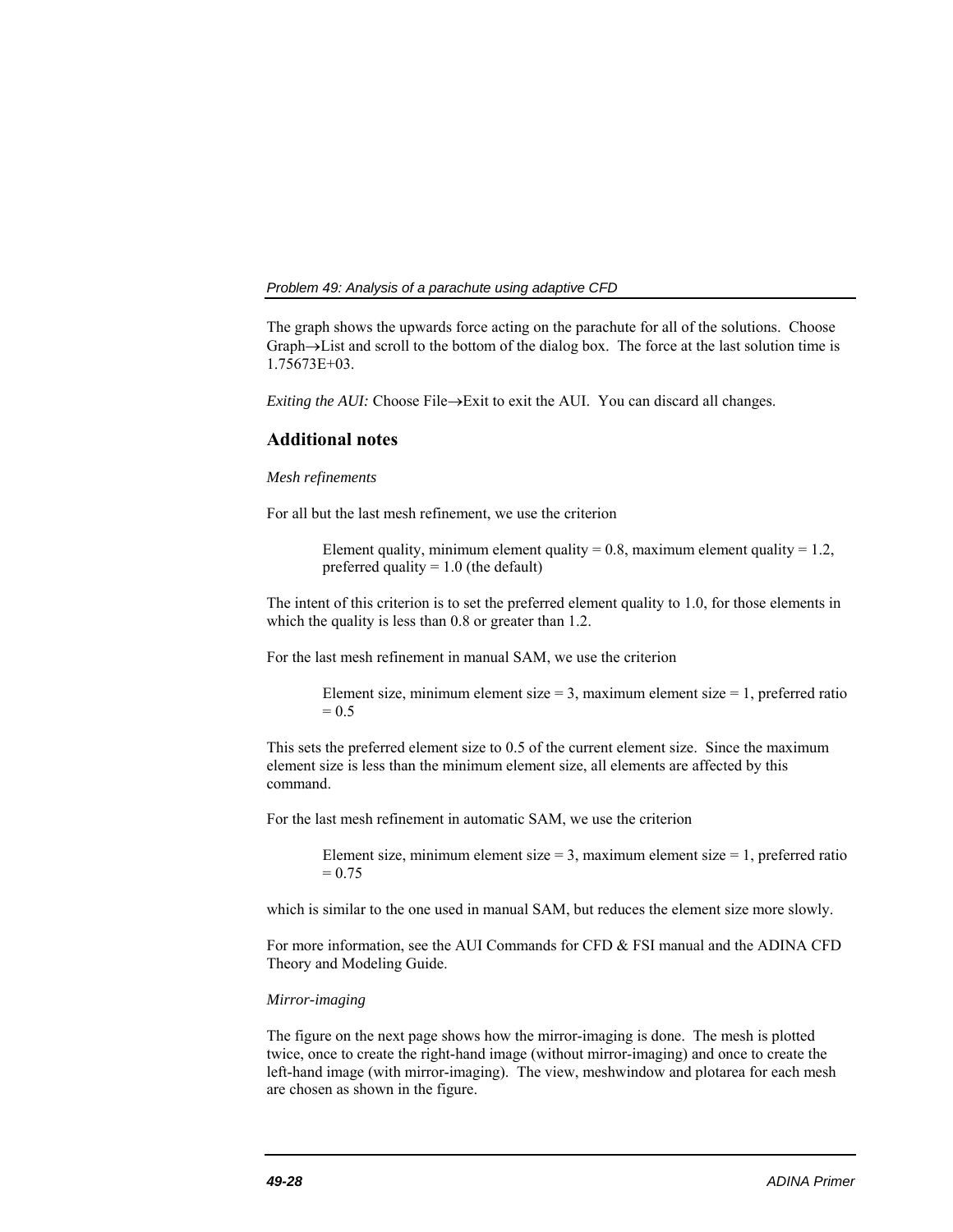

*Problem 49: Analysis of a parachute using adaptive CFD*